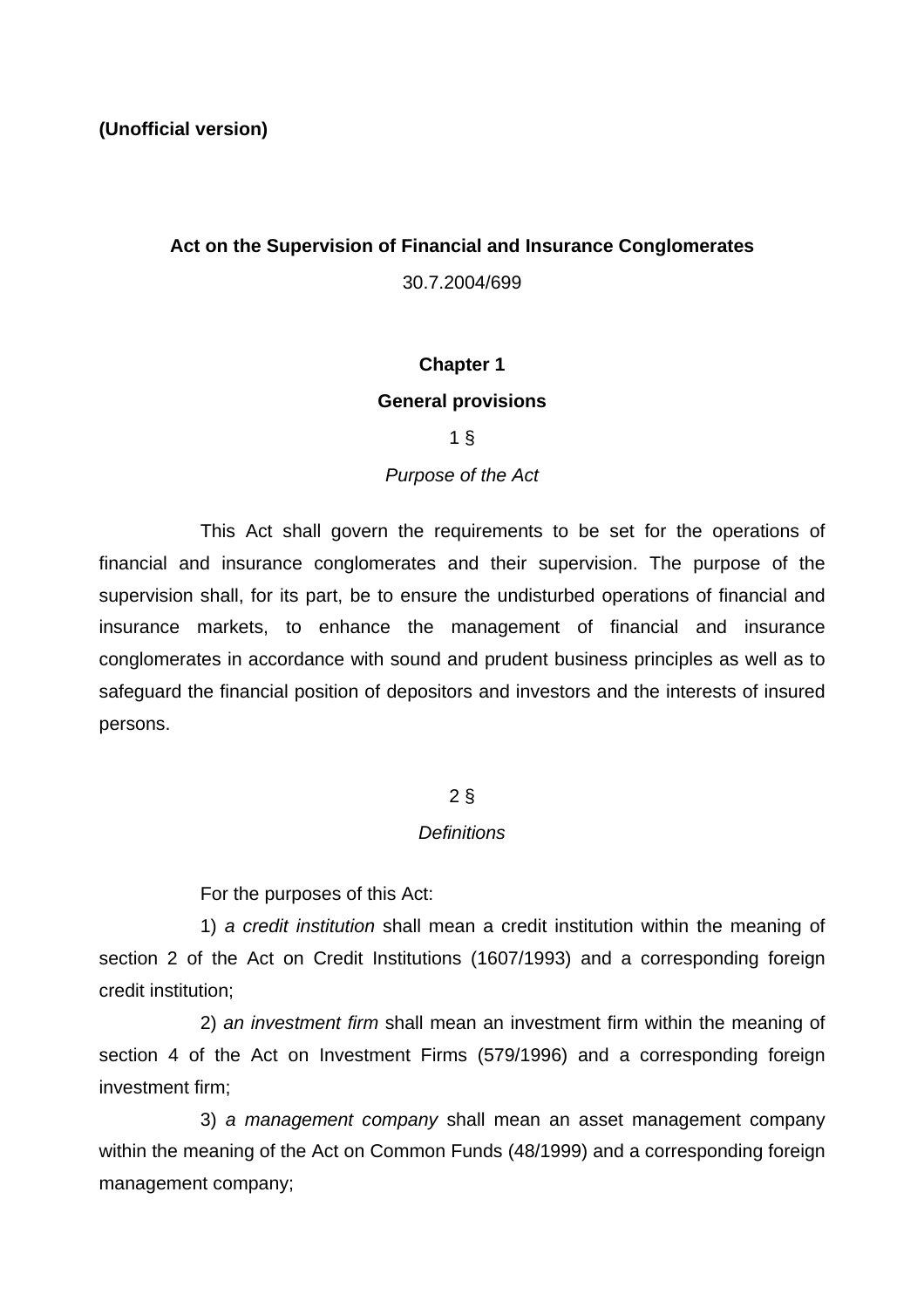4) *an insurance company* shall mean an insurance company within the meaning of the Act on Insurance Companies (1062/1979), with the exception of an employment pension insurance company within the meaning of the Act on Employment Pension Insurance Companies (354/1997), and a corresponding foreign insurance company; the provisions of this Act on an insurance company shall correspondingly apply to an insurance association referred to in the Act on Insurance Associations (1250/1987);

5) *a regulated entity* shall mean a credit institution, an investment firm, a management company and an insurance company;

6) *an entity in the financial sector* shall mean a credit institution, an investment firm, an ancillary services undertaking and a financial institution referred to in the Act on Credit Institutions and the Act on Investment Firms, a management company and a custodian as well as a foreign undertaking comparable thereto with the exception of the management company and custodian referred to in section 7;

7) *an entity in the insurance sector* shall mean an insurance company, an insurance holding company and an ancillary service company referred to in the Act on Insurance Companies and the Act on Insurance Associations, a management company and a custodian which is a subsidiary of an undertaking referred to above in this paragraph or a participating undertaking in which the undertakings referred to in this paragraph together own a bigger share than the undertakings referred to in paragraph 6 as well as a foreign undertaking comparable to the undertakings referred to above in this paragraph;

8) *a parent company* shall mean an undertaking which exercises control over another undertaking as referred to in chapter 1, section 5 of the Accounting Act (1336/1997);

9) *a subsidiary* shall mean an undertaking over which the parent company exercises the control referred to in paragraph 8;

10) *a participating undertaking* shall mean an undertaking,

a) at least 20 percent of the shares, participations, guarantee shares or partnership shares of which are, directly or indirectly, held by another undertaking;

b) at least 20 percent of the voting rights carried by the shares, participations, guarantee shares or partnership shares of which are held by another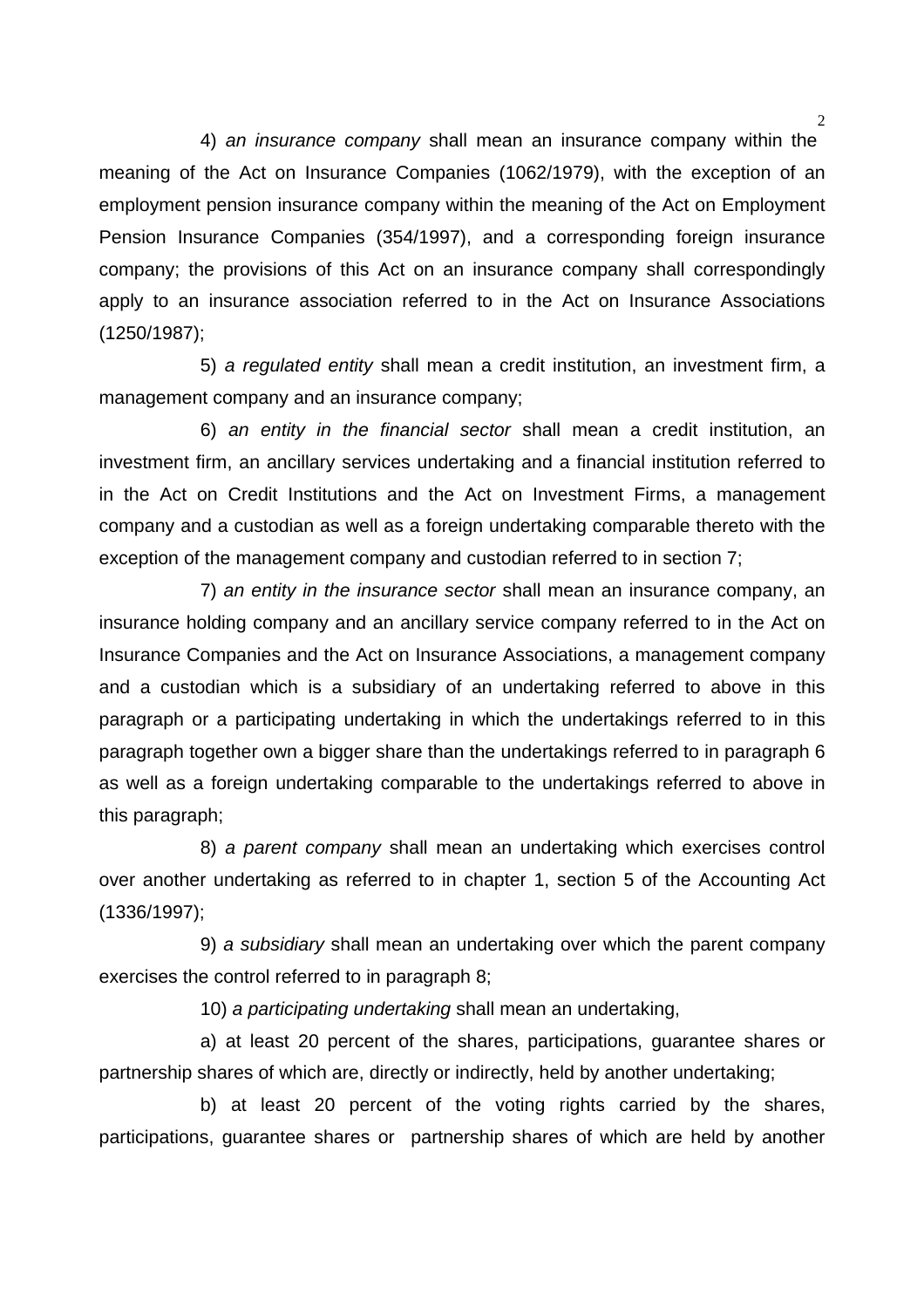undertaking and where these voting rights are based on ownership, membership, Articles of Association, Partnership Agreement or on bylaws comparable thereto or on another agreement;

c) in which another undertaking has the right to appoint or dismiss at least one fifth of the members of the board of directors or of an organ than appoints the members of the board of directors and where the right of appointment appoint is based on the same factors as the voting rights referred to in paragraph b; or

d) in which another undertaking has another such holding that creates a durable link between the undertakings and is meant to further the operations of the undertaking or an undertaking belonging to the same group;

11) *an associated undertaking* shall mean a parent company and an undertaking which has a participating interest referred to in paragraph 10 in another undertaking;

12) *a holding company of the conglomerate* shall mean the parent company of a group of undertakings forming a financial and insurance conglomerate within the meaning of section 3, subsection 1, which is not a regulated entity;

13) *a supervisory authority* shall mean the Financial Supervision Authority, the Insurance Supervisory Authority and a corresponding supervisory authority of another State belonging to the European Economic Area;

14) *the relevant competent authority* shall mean

a) a supervisory authority which under sections 6 - 8 or under corresponding foreign legislation acts as the co-ordinating supervisory authority of a financial and insurance conglomerate;

b) another supervisory authority which is responsible for the consolidated supervision of a credit institution or investment firm belonging to a financial and insurance conglomerate or for the additional supervision of an insurance company belonging to the conglomerate;

c) an authority responsible for the supervision of a regulated entity belonging to the financial and insurance conglomerate which is not subject to consolidated supervision or additional supervision referred to in paragraph b;

d) a supervisory authority responsible for the supervision of a regulated entity belonging to the financial and insurance conglomerate other than one referred to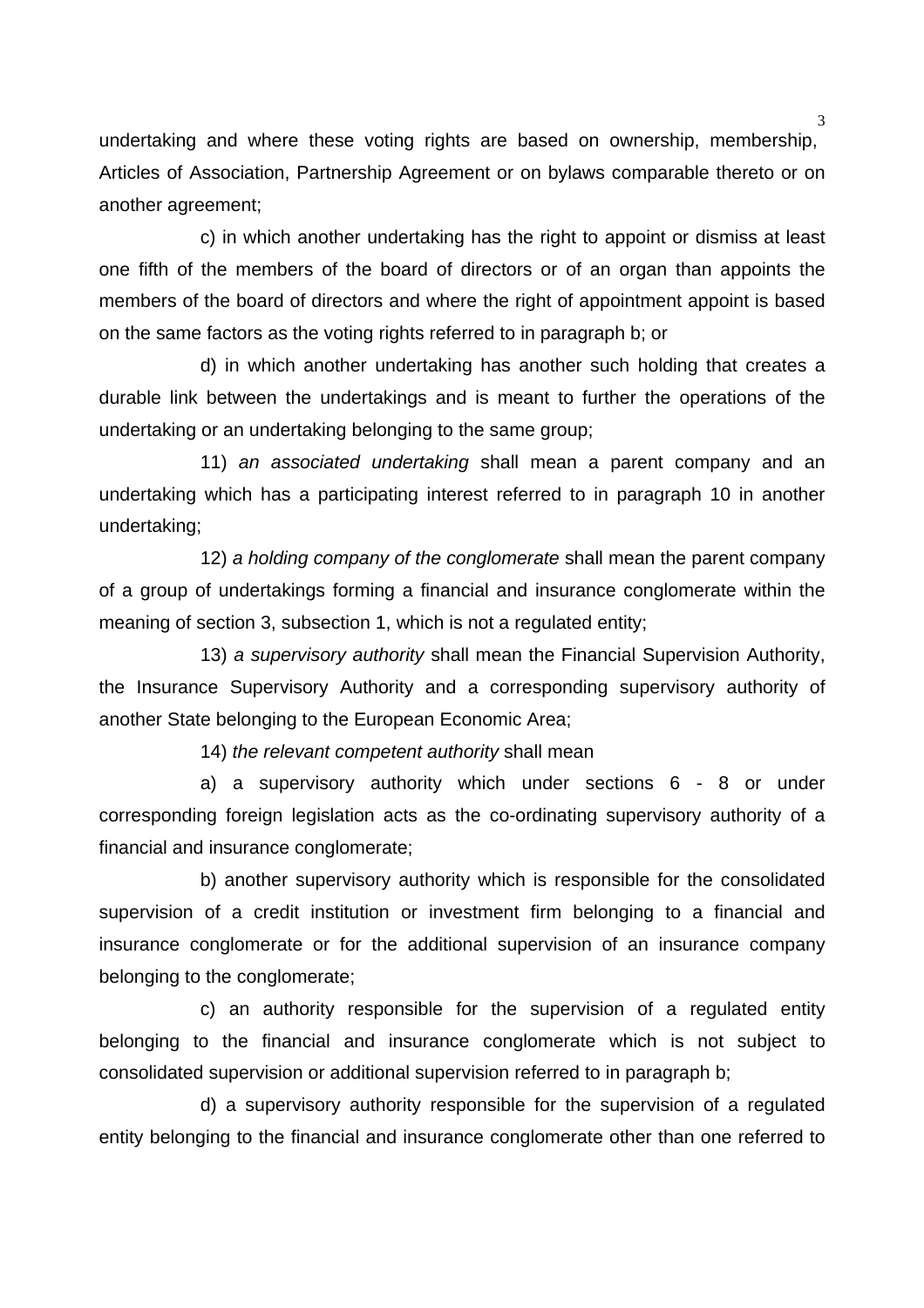in paragraphs a - c if the supervisory authorities referred to in paragraphs a - c unanimously so decide.

When applying subsection 1 (8) - (11), the share of ownership or voting rights shall also include the shares and participations which belong to a pension trust founded by an employer undertaking belonging to a conglomerate referred to in section 3, subsection 2 and referred to in the Act on Pension Trusts (1774/1995), where the persons within its sphere of operations are employed by the employer undertaking or to a pension fund referred to in the Act on Pension Insurance Funds (1164/1992), the sphere of operations of which may include persons employed by the employer undertaking belonging to the conglomerate.

## 3 §

#### *Financial and insurance conglomerate*

A financial and insurance conglomerate (*a conglomerate*) shall mean:

1) a group of undertakings where the associated undertaking is a regulated entity and which fulfils all the following preconditions:

a) at least one of the undertakings belonging to the group of undertakings is an entity in the financial sector and at least one is an entity in the insurance sector;

b) the total share of entities in the financial sector and the total share of entities in the insurance sector are both separately significant in the group of undertakings calculated in accordance with section 4;

2) a group of undertakings, the parent company of which is other than a regulated entity and which fulfils all the following preconditions:

a) at least one of the subsidiaries of the parent company is a regulated entity;

b) at least one of the undertakings belonging to the group of undertakings is an entity in the financial sector and at least one is an entity in the insurance sector;

c) the total share of entities in the financial sector and the total share of entities in the insurance sector are both separately significant in the group of undertakings calculated in accordance with section 4;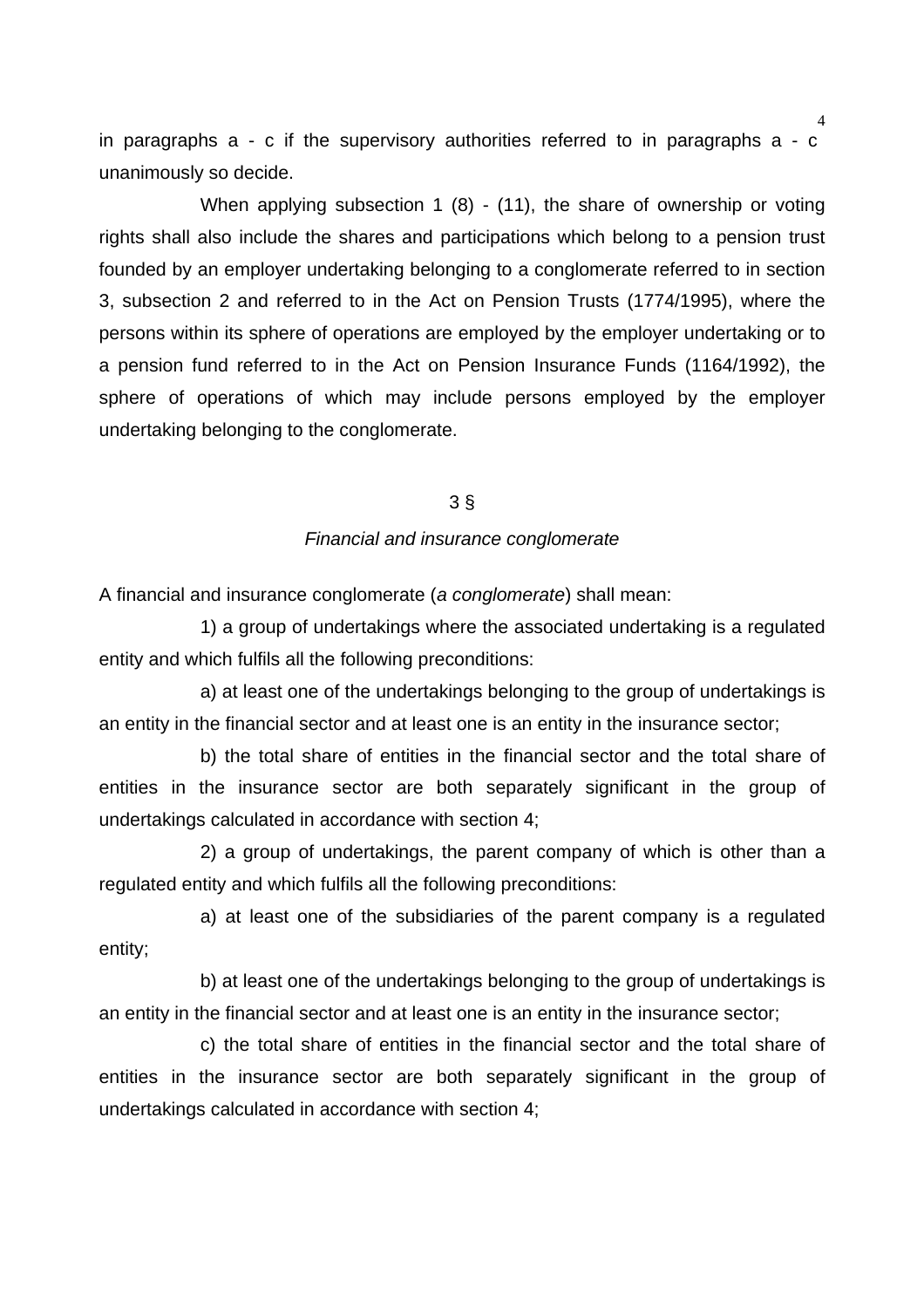d) the total share of entities of the group of undertakings in the financial sector and in the insurance sector is significant calculated in accordance with section 4.

In applying subsection 1 (1), a group of undertakings shall mean a group comprising a parent company, the subsidiaries of the parent company and their participating undertakings or if the associated undertaking is other than a parent company, the associated undertaking and its participating undertakings as well as, in applying subsection 1 (2), a group comprising a parent company, the subsidiaries of the parent company and their participating undertakings.

In addition to the provisions of this section, a conglomerate shall comprise:

1) regulated entities connected with a close link referred to in section 4 a of the Act on Credit Institutions, section 6 a of the Act on Investment Firms and chapter 1, section 5 of the Act on Insurance Companies other than one referred to in this section as well as the subsidiaries and participating undertakings of these entities provided that at least one of the regulated entities is an entity in the financial sector and at least one an entity in the insurance sector;

2) the organisations belonging to the consortium referred to in section 3 of the Act on Cooperative Banks and Other Credit Institutions in the Form of a Cooperative in accordance with subsection 1 of the said section and such entities in the insurance sector over which the said organisations alone or together exercise the control referred to in section 2, subsection 1 (8) or which are participating undertakings of this organisation;

provided that the total share of the entities in the financial and insurance sectors of this group as well as the shares of entities in each sector are separately significant calculated in accordance with section 4.

An undertaking at the head of the conglomerate shall hereinafter in this Act mean an associated undertaking of a conglomerate referred to in subsection 1 (1), the parent company of a conglomerate referred to in paragraph 2 of the said subsection, the regulated entity in a conglomerate referred to in subsection 3 (1) with the biggest balance-sheet total as well as the central organisation of the consortium in a conglomerate referred to in subsection 3 (2).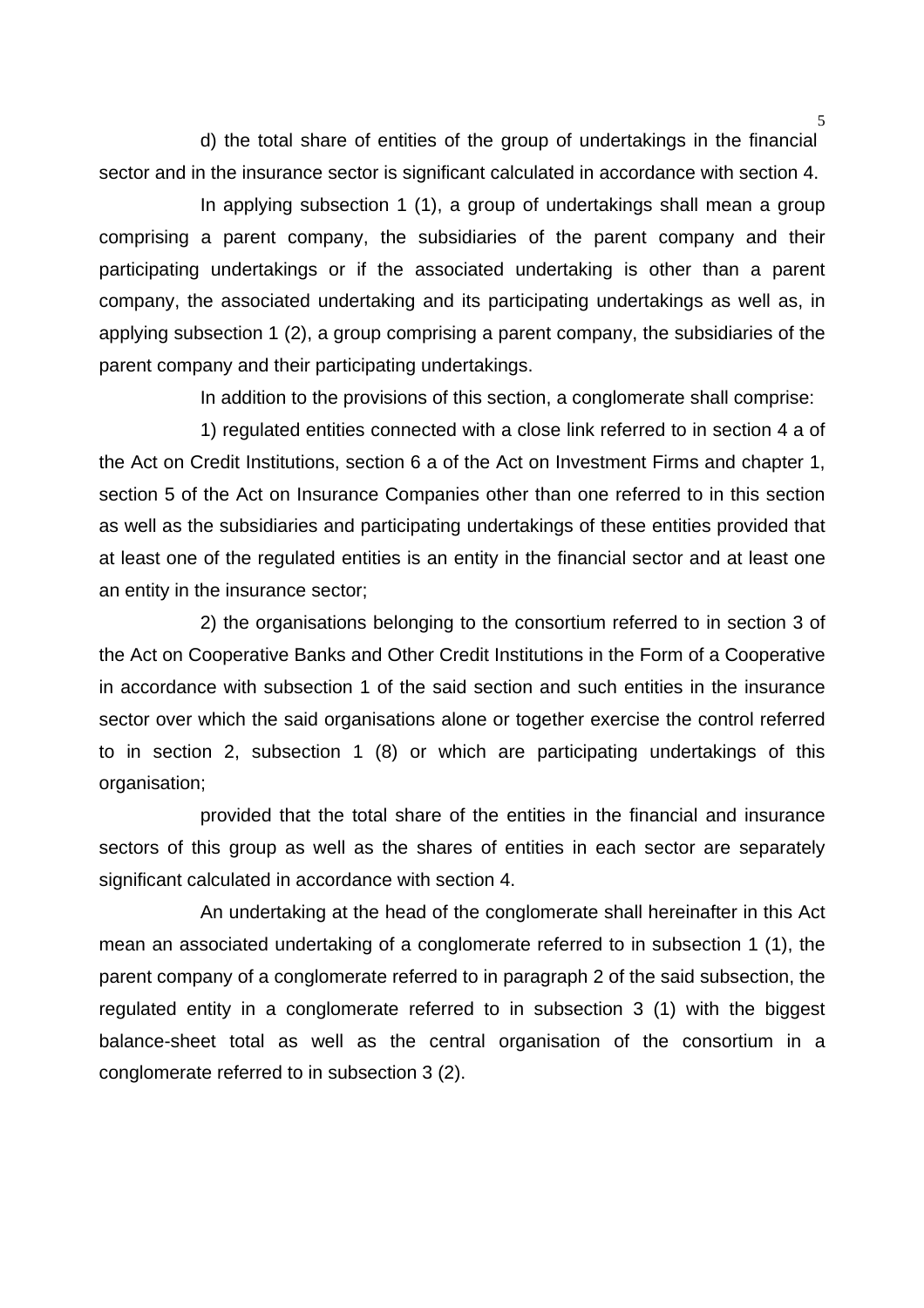#### *Thresholds applicable to a conglomerate*

4 §

The total share of entities in the financial and insurance sector in a group of undertakings and in a group referred to in section 3 (3) shall be significant in the manner referred to in section 3 (1) (2d) and in section 3 (3) if the aggregate balance sheet total of these undertakings exceeds 40 percent of the aggregate balance sheet total of all the undertakings belonging to the group of undertakings. In applying this subsection, an employment pension insurance company shall be excluded from the group of undertakings.

The total share of entities in the financial sector and the total share of entities in the insurance sector (the share of the sector) of all the entities in the financial and insurance sector belonging to the group of undertakings or to a group referred to in section 3 (3) are both significant in the manner referred to in section 3 (1) (1b) or (2c) or in section 3 (3) if at least one of the following preconditions is fulfilled:

1) the average of relative shares of the balance-sheet total and capital adequacy requirements of both sectors calculated in accordance with subsection 3 exceeds 10 percent;

2) the aggregate balance sheet total of undertakings belonging to the smaller sector exceeds 6 billion euros;

3) the shares of profit from business operations of the entities in the financial sector and the entities in the insurance sector belonging to the conglomerate both exceed 10 percent of the aggregate profit of the entities in the financial and insurance sector belonging to the conglomerate.

The average referred to in subsection 2 (1) shall be arrived at by first calculating the ratio of the balance-sheet total of the undertakings in a sector to the aggregate balance-sheet total of all the entities in the financial and insurance sector (ratio 1) and the ratio of the aggregate capital adequacy requirement of the undertakings in the sector to the aggregate capital adequacy requirement of the entities in the financial and insurance sector belonging to the conglomerate (ratio 2) and by thereafter calculating the arithmetic average of ratios 1 and 2. The capital adequacy requirement shall in this subsection mean the minimum amount of own funds of a regulated entity belonging to the conglomerate calculated in accordance with section 18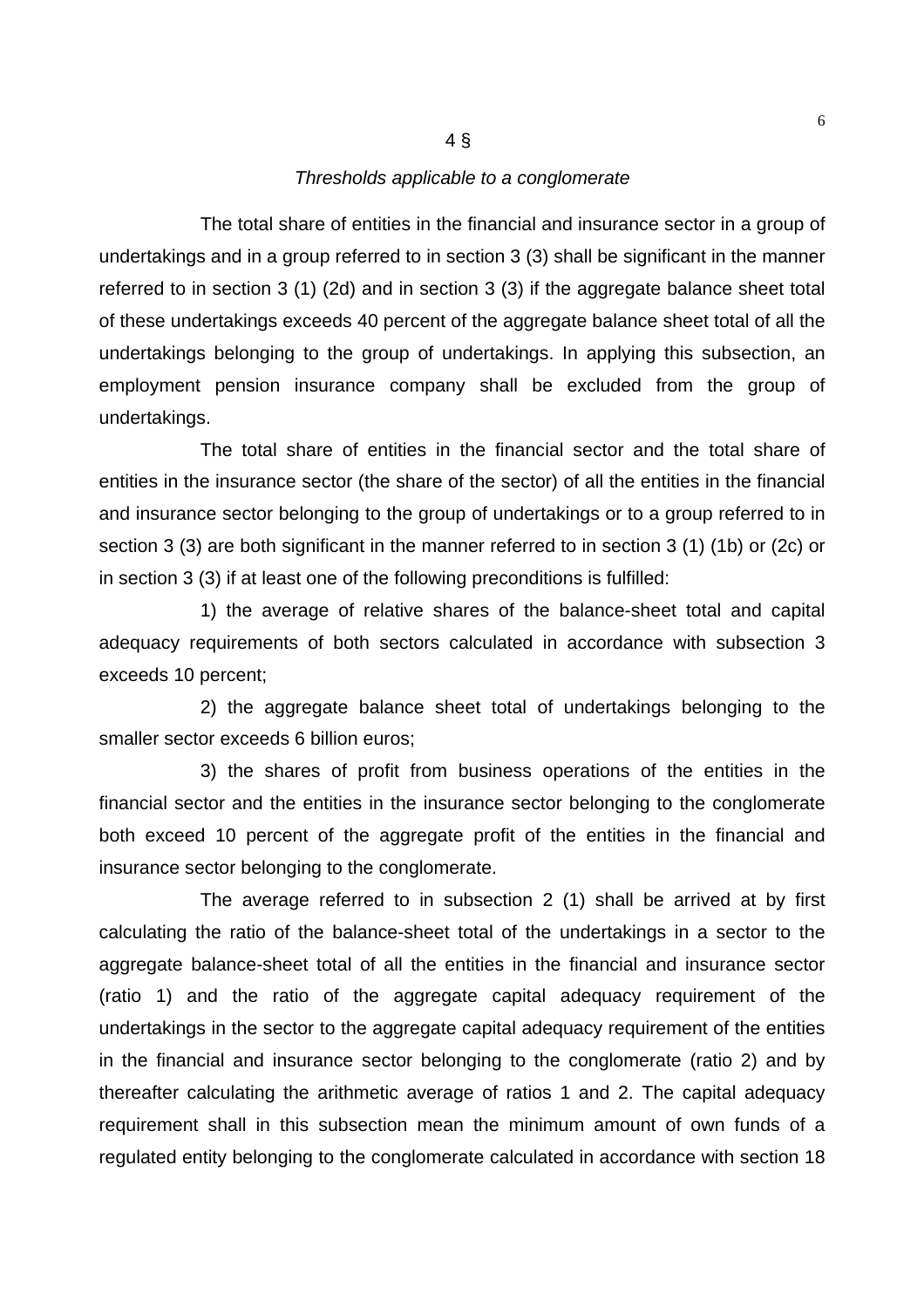(1). If a regulated entity is subject to consolidated supervision or supplementary supervision, the capital adequacy requirement shall refer to the minimum amount of own funds calculated in accordance with section 18 (2).

If two or more of the undertakings of the same sector belonging to the conglomerate, or when applying subsection 1, two or more undertakings in the financial and insurance sector form a group which does not include a substantial number of undertaking of other sectors and which draws up consolidated annual accounts, the consolidated balance sheet shall be taken into consideration with regard to these undertakings instead of the balance sheet when applying the provisions of subsections 1 - 3. When applying this section, the balance sheet and consolidated balance sheet total shall be added with the credit exposure value of off-balance sheet items calculated in accordance with section 77 of the Act on Credit Institutions. When applying this section, an amount corresponding to the aggregate share held in the participating undertaking by the undertakings belonging to the conglomerate shall be taken into account of the balance sheet total, the off-balance sheet items, the capital adequacy requirement and the profit for the business of the participating undertaking. If the participation is based entirely or in part on the right of appointment or dismissal of members of the board of directors, the amount to be taken into account of the balancesheet total, the off-balance sheet items, the capital adequacy requirement and the profit for the business when applying this subsection shall correspond to the share of the members of the board of directors subject to the right of appointment or dismissal of the total number of board members if the amount thus calculated is bigger than the amount calculated on the basis of the holding.

The supervisory authority that under section 7 or 8 acts as the co-ordinating supervisory authority of the conglomerate may issue further regulations on the application of this section and section 5.

#### 5 §

#### *Exemptions regarding the application of thresholds*

If the aggregate share of entities in the financial and insurance sector in the conglomerate falls below the threshold provided for in section 4 (1), a 35-percent threshold shall, notwithstanding the said subsection, be applied to the conglomerate for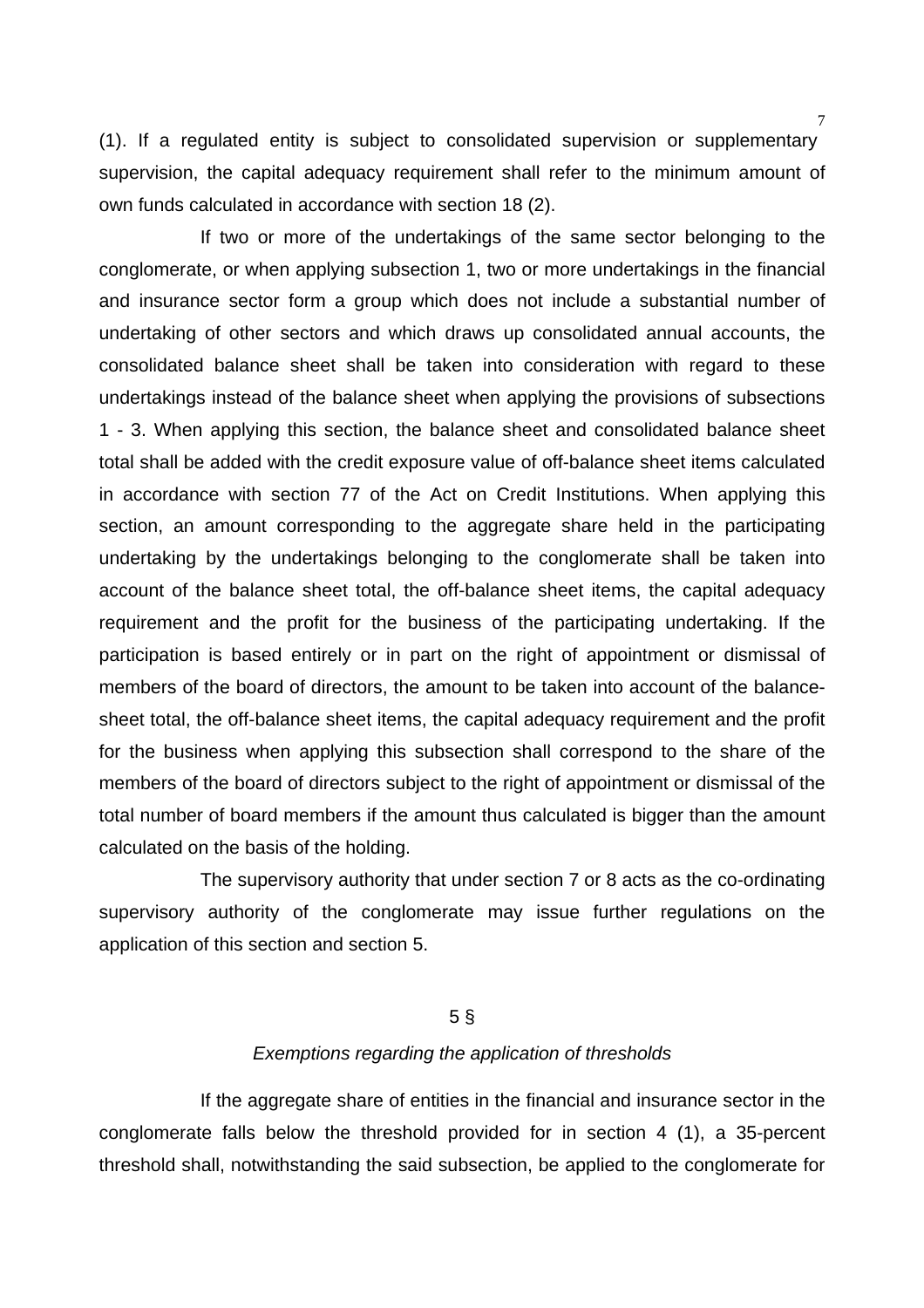the following three years. If the share of entities in the financial sector or in the insurance sector in the conglomerate falls below the threshold provided for in section 4 (2) (1) or (3), an 8-percent threshold shall, notwithstanding the said subsection, be applied to the conglomerate for the following three years. If the aggregate balance sheet total of entities in the financial or insurance sector in the conglomerate falls below the threshold provided for in section 4 (2) (2), a threshold of EUR 5 billion shall, notwithstanding the said subsection, be applied to the conglomerate for the following three years. The supervisory authority that in accordance with section 7 or 8 acts as the co-ordinating supervisory authority of the conglomerate may, subject to the consent of the other relevant competent supervisory authorities of the conglomerate, decide that the provisions of this subsection shall cease to apply to the conglomerate prior to the termination of the said three-year period.

The supervisory authority that under section 7 or 8 acts as the co-ordinating supervisory authority may decide that:

1) the Act shall not be applied to the conglomerate or that is shall be applied only in part if the share of the smaller sector in the conglomerate exceeds the threshold referred to in section 4 (2) (2) but falls below the threshold referred to in paragraphs 1 and 3 of the said subsection;

2) an undertaking with a minor significance in the conglomerate with regard to the objectives of supervision may be excluded when calculating the thresholds referred to in section 4 and in this section;

3) this Act shall not be applied to a conglomerate if only the precondition referred to in paragraph 3 of the preconditions laid down in section 4 (2) is fulfilled or if the fulfilment of the preconditions laid down in section 4 (1) or (2) is only due to the taking into account of the off-balance sheet items in accordance with section 4 (4);

4) the Act shall not be applied to a conglomerate before it has reached the thresholds in accordance with section 4 (1) and (2) continuously for at least three years.

The decision referred to in subsection 1 above and in subsection 2 (1), (2) and (4) may be made only with the consent of the other relevant competent supervisory authorities and only if the application of the Act would only be of minor significance with regard to the goals of the Act or if the application of the Act is not appropriate with regard to the goals of the Act or if it is misleading. The decision referred to in subsection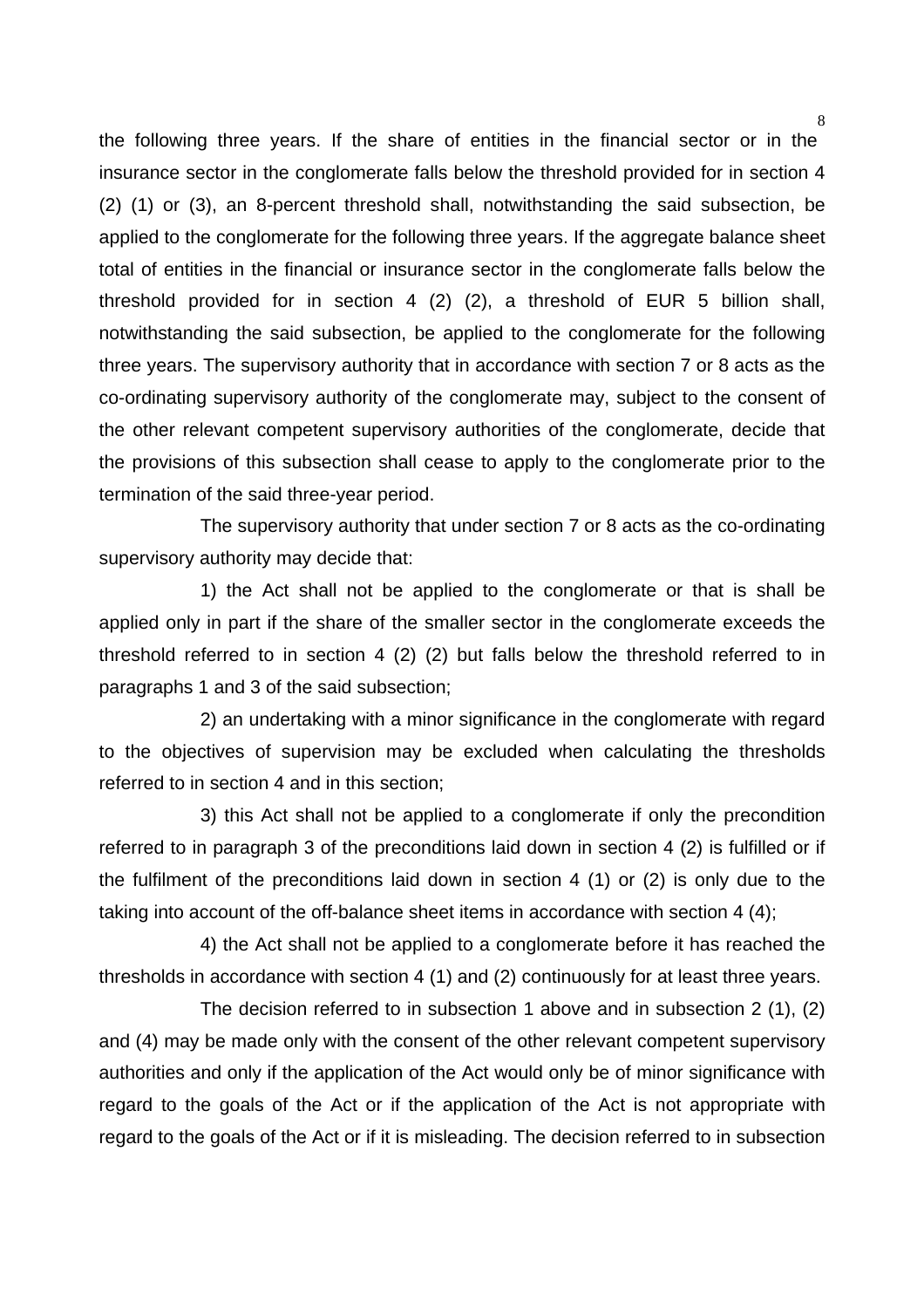2 (3) may be made if there is no special reason for the application of the Act due to a significant position of the conglomerate in the markets, a large number of off-balance sheet items of the conglomerate or a corresponding fact.

## 6 §

#### *Scope of application*

The Act shall be applied to a conglomerate which comprises at least one Finnish regulated entity and where

1) the domicile of the undertaking at the head is in Finland; or

2) the domicile of the undertaking at the head is in another State belonging to the European Economic Area and all the following preconditions are met:

a) there is no regulated entity belonging to the conglomerate in the home State of the undertaking at the head of the conglomerate;

b) a Finnish regulated entity belonging to the conglomerate operates within the sector which is bigger in the conglomerate calculated in accordance with section 4, subsection 2 (1);

c) the balance-sheet total of the regulated entity referred to in paragraph b is bigger than the balance-sheet total of any other regulated entity that operates within the same sector and has a domicile in another State belonging to the European Economic Area.

The Act shall also be applied to another conglomerate than one referred to in subsection 1 which meets all the following preconditions:

1) the undertaking at the head of the conglomerate or at least one of the regulated subsidiaries of the parent company of the conglomerate referred to in section 3, subsection 1 (2) has its domicile in Finland;

2) the undertaking at the head of the conglomerate and at least one of the regulated entities belonging to the conglomerate has its domicile in a State belonging to the European Economic Area;

3) the Financial Supervision Authority and the Insurance Supervisory Authority have, in the manner referred to in section 8 (2), concluded a contract with the relevant competent supervisory authorities to the effect that either of the first-mentioned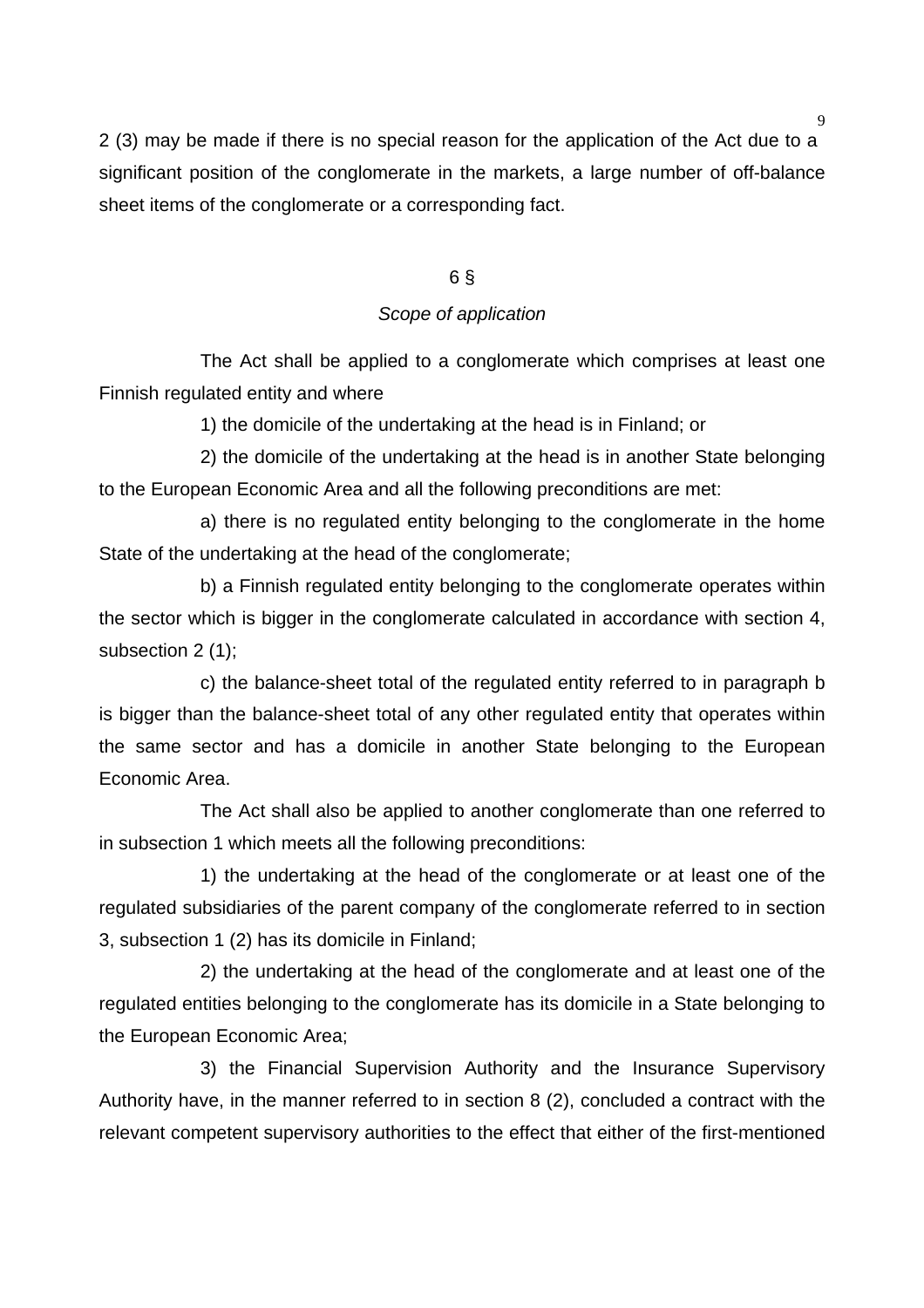supervisory authorities acts as the co-ordinating supervisory authority and that the laws of Finland are applied to the supervision of the conglomerate.

Notwithstanding the provisions of subsection 1, the Act shall not be applied if the supervisory authority which under section 7 would act as the co-ordinating supervisory authority has, in the manner referred to in section 8 (1), concluded a contract with the other relevant competent supervisory authorities to the effect that a competent authority of another State belonging to the European Economic Area assumes liability for the supervision of the conglomerate.

The Act shall not be applied to a conglomerate (a sub-conglomerate) whose parent company is a subsidiary of an undertaking belonging to a conglomerate referred to in this Act or in a corresponding Act of another State belonging to the European Economic Area and where the latter conglomerate is supervised in accordance with this Act or in a manner corresponding to this Act.

The supervisory authority who, under section 7 or 8, acts as the coordinating supervisory authority may decide to derogate from the application of the Act in a case referred to in section 3 (3). The decision to derogate may be made if there is no special reason for the application of the Act to this conglomerate resulting from a close business-management connection of the regulated entities referred to in the subsection or from another corresponding factor.

# 7 §

## *Supervisory authorities*

The conglomerates shall be supervised in co-operation by the Financial Supervision Authority and the Insurance Supervisory Authority. The Financial Supervision Authority and the Insurance Supervisory Authority shall also co-operate with other supervisory authorities.

Unless otherwise provided for in section 8, the Financial Supervision Authority shall act as the co-ordinating supervisory authority of a conglomerate referred to in section 6, subsection 2 (1) if the undertaking at the head of the conglomerate is a credit institution, an investment firm, a management company or the holding company of the conglomerate in a conglomerate where the share of financial-sector undertakings in the conglomerate, calculated in accordance with section 4, subsection 2 (1), is bigger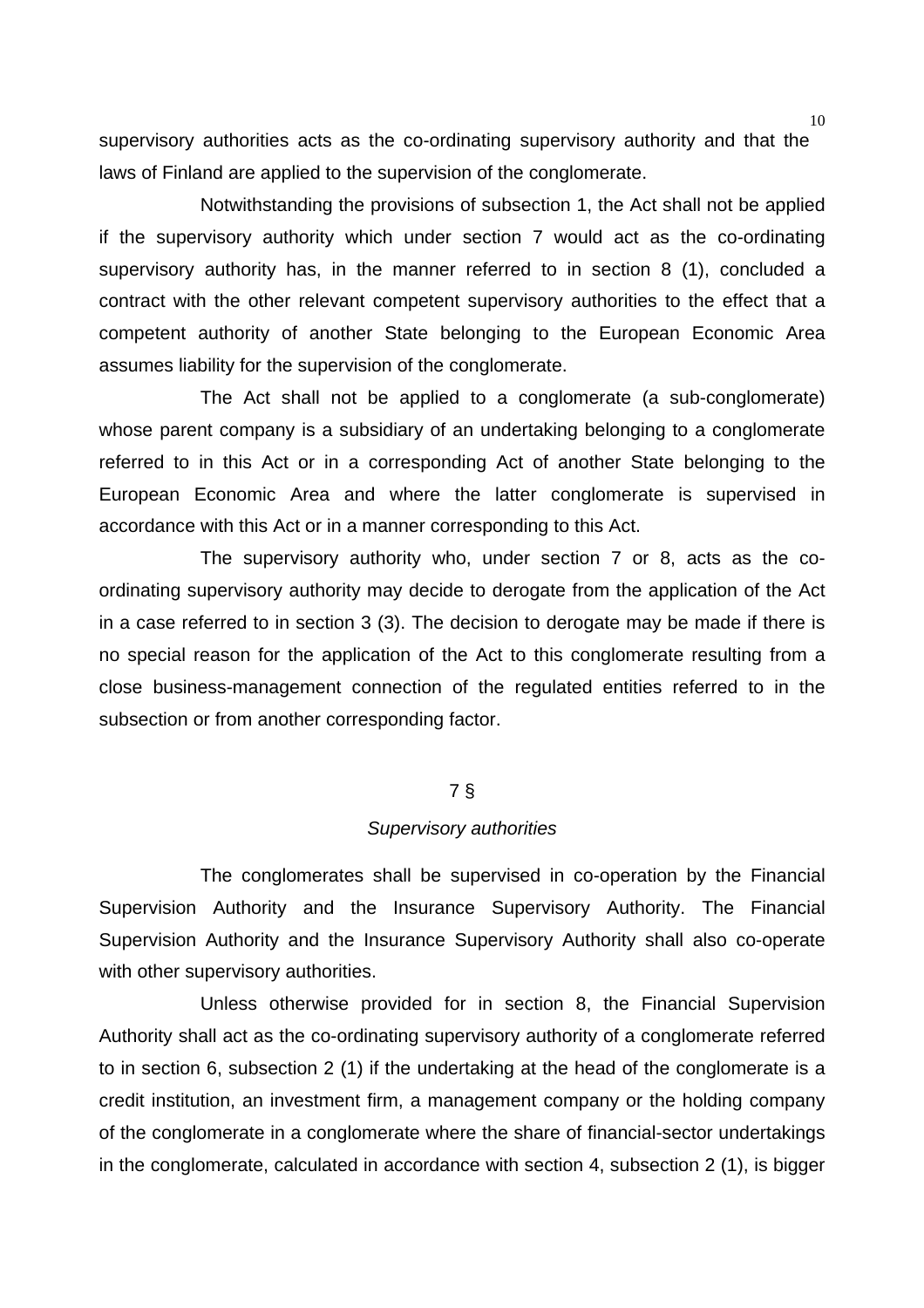than the share of insurance-sector undertakings. Unless otherwise provided for in section 8, the Insurance Supervisory Authority shall act as the co-ordinating supervisory authority of a conglomerate referred to in section 6, subsection 1 (1) if the undertaking at the head of the conglomerate is an insurance company or the holding company of the conglomerate in a conglomerate where the share of insurance-sector undertakings in the conglomerate, calculated in accordance with section 4, subsection 2 (1), is bigger than the share of financial-sector undertakings.

Unless otherwise provided for in section 8, the Financial Supervision Authority shall act as the co-ordinating supervisory authority of a conglomerate referred to in section 6, subsection 1 (2) if the regulated entity referred to in the paragraph is a credit institution, an investment firm or a management company, and the Insurance Supervisory Authority if the regulated entity referred to in the paragraph is an insurance company.

The provisions of this Act shall not restrict the rights and duties of another supervisory authority to supervise an undertaking or a group of undertakings belonging to the conglomerate as provided for in another Act.

#### 8 §

#### *Transfer of the supervisory duty to another supervisory authority*

In derogation from the provisions of section 7, the supervisory authority which, under section 7, would act as the co-ordinating supervisory authority may conclude a contract with another supervisory authority referred to in section 7 as well as with the supervisory authority of one or more other States belonging to the European Economic Area to the effect that the supervisory authority of a State belonging to the European Economic Area shall act as the co-ordinating supervisory authority or that this other supervisory authority shall partially assume the duties of a co-ordinating supervisory authority provided for in this Act. A contract according to which a foreign supervisory authority acts as the co-ordinating supervisory authority may be concluded if the undertaking at the head of the conglomerate is not a Finnish regulated entity and if it is possible to ensure that the foreign authority holds sufficient competence to supervise the entire consolidation group in a manner corresponding to this Act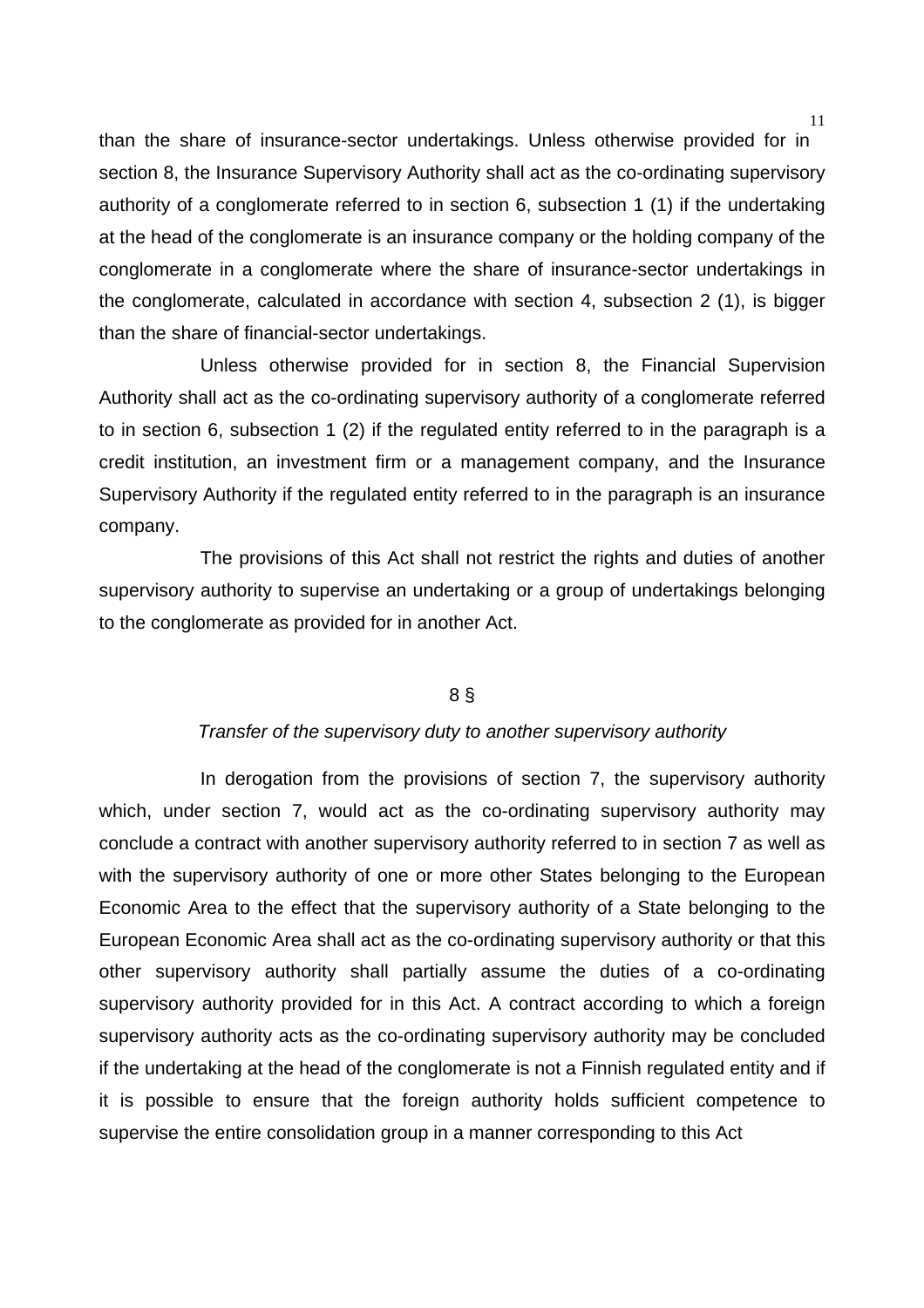The Financial Supervision Authority and the Insurance Supervisory Authority may, subject to the preconditions set in section 6 (2), conclude a contract with the supervisory authority of one or more States belonging to the European Economic Area to the effect that the Financial Supervision Authority or the Insurance Supervisory Authority shall act as the co-ordinating supervisory authority in a conglomerate referred to in section 6 (2).

The contract referred to in subsections 1 and 2 may be concluded for a weighty reason required by the efficient supervision of the conglomerate. A written Memorandum of Understanding shall be drawn up of the contract and it shall be signed by all the relevant competent supervisory authorities and communicated to the undertaking at the head of the conglomerate. The undertaking at the head of the conglomerate shall be reserved a possibility to be heard regarding the contract prior to the signing of the Memorandum of Understanding.

## 9 §

#### *Recognition of a conglomerate and its holding company*

A regulated entity belonging to the conglomerate referred to in section 6 (1), domiciled in Finland, shall notify the Financial Supervision Authority or the Insurance Supervisory Authority of its belonging to the conglomerate without delay after being notified thereof.

If the Financial Supervision Authority or the Insurance Supervisory Authority has received the notification referred to in subsection 1 or if they otherwise obtain information on the establishment or termination of a conglomerate, they shall notify the other supervisory authority thereof without delay. If the supervisory authority which under section 7 shall act as the co-ordinating supervisory authority of the conglomerate deems that the conglomerate belongs or has ceased to belong within the scope of application of this Act, it shall, after hearing other relevant competent supervisory authorities, make a decision thereon and communicate it to the undertaking at the head of the conglomerate, the regulated entities belonging to the conglomerate domiciled in Finland, the other relevant competent supervisory authorities as well as to the European Commission.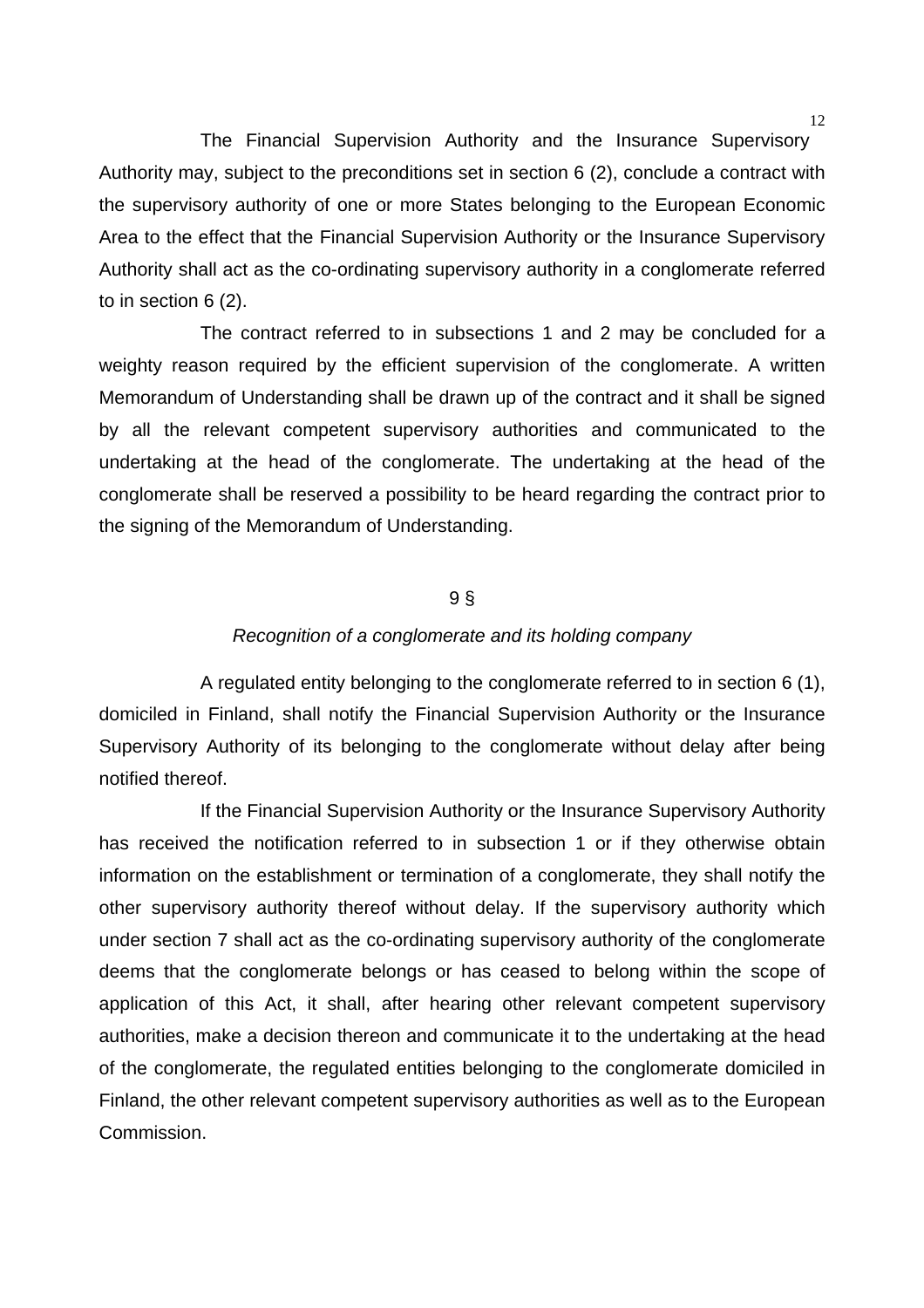The decision referred to in subsection 2 relating to the establishment of a conglomerate shall indicate:

1) the undertaking at the head of the conglomerate and its business sector and domicile;

2) the other undertakings belonging to the conglomerate, their business sectors and domiciles;

3) the supervisory authority acting as the co-ordinating supervisory authority as well as the other relevant competent supervisory authorities participating in the supervision of the conglomerate;

4) the grounds on which the conglomerate is deemed to meet the thresholds referred to in section 4;

5) if the domicile of the parent company of the conglomerate or of any regulated entity belonging to the conglomerate is not in Finland, the grounds on which the laws of Finland shall be applied to the conglomerate.

## **Chapter 2**

## **General requirements relating to undertakings belonging to the conglomerate**

## 10 §

# *Regular duty to disclose*

An undertaking at the head of a conglomerate shall annually, in addition to that provided for elsewhere in this Act, disclose the following information to the coordinating supervisory authority:

1) the names, addresses, business sectors and the balance-sheet totals of undertakings belonging to the conglomerate, the most significant owners and their holdings of all the shares or participations of the undertaking and the votes carried by them as well as the names, municipalities of residence and nationalities of the members of the Board of Directors, the Managing Director and the auditors as well as any changes in the information;

2) the consolidated annual accounts of the parent company of the conglomerate.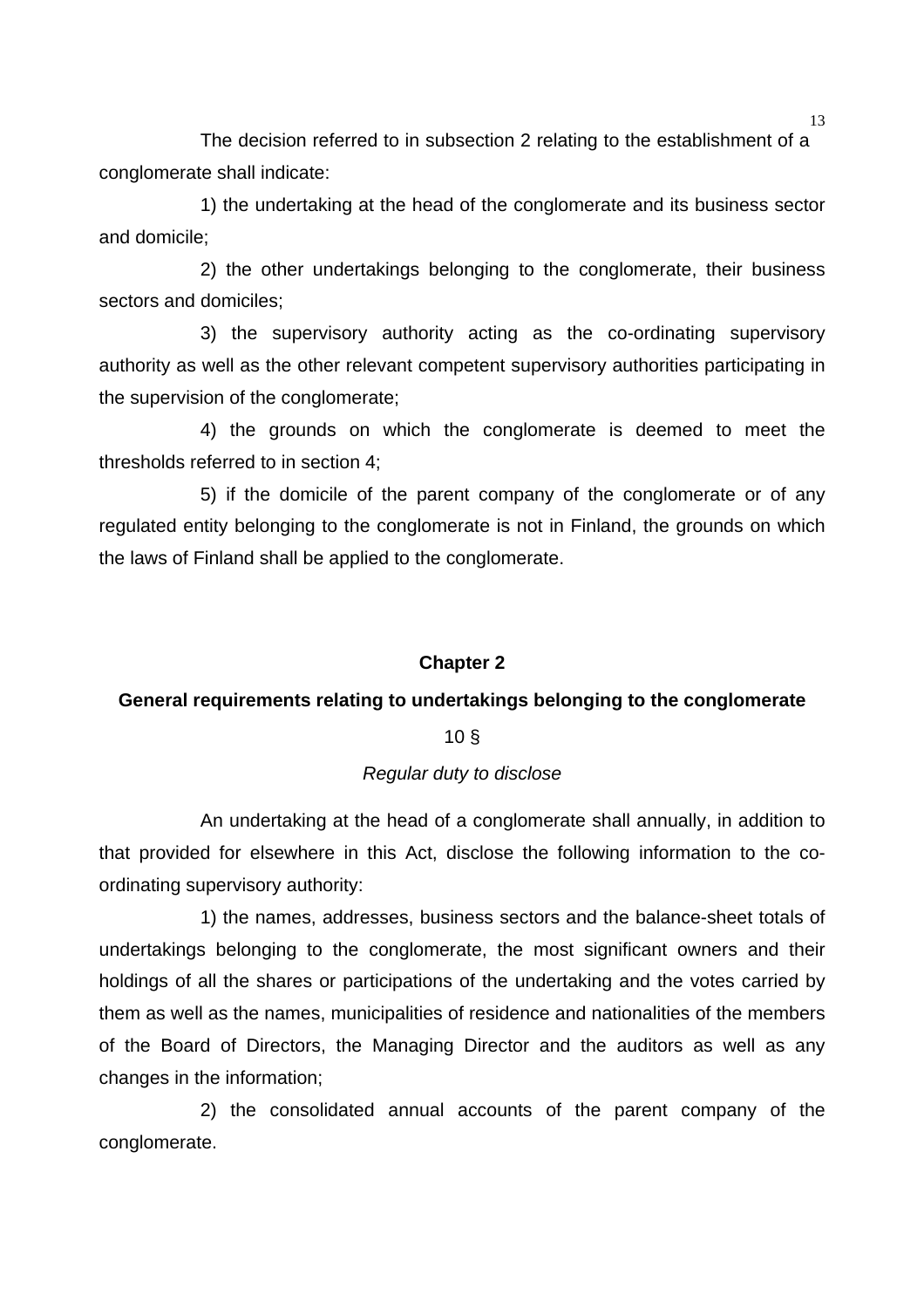The co-ordinating supervisory authority shall issue further regulations on the disclosure of the information referred to in subsection 1. An opinion of the other relevant competent supervisory authorities shall be requested on the regulation before it is issued.

## 11 §

# *Notification of an acquisition of shares and participations of the holding company of a conglomerate*

Anyone who intends, directly or indirectly, to acquire a holding in a holding company of a conglomerate which is at least 10 percent of its share capital, guarantee capital or co-operative capital or which produces at least 10 percent of the voting rights carried by its shares or participations, shall notify the Financial Supervision Authority or the Insurance Supervisory Authority of the acquisition in advance.

If a holding referred to in paragraph 1 is increased so that it increases into at least 20, 33 or 50 percent of the share capital, guarantee capital or co-operative capital or carries voting rights of at least the same amount or so that the holding company of the conglomerate becomes a subsidiary, the supervisory authority referred to in subsection 1 shall also be notified of the acquisition.

In calculating the portion of the holding and voting rights referred to in subsections 1 and 2, the provisions chapter 1, section 5 and chapter 2, section 9 (1) and (2) of the Securities Markets Act (495/1989) shall be applied.

The notification referred to in subsections 1 and 2 shall also be made when the portion of holdings falls below the thresholds laid down in subsections 1 and 2.

The authority that has received the notification referred to in subsection 1, 2 or 4 shall, without delay, notify the co-ordinating supervisory authority of the notification.

The holding company of the conglomerate shall notify the co-ordinating supervisory authority of the names of the owners of holdings referred to in subsections 1 and 2 as well as of the sizes of such holdings at least once a year as well as immediately communicate any changes in the ownership of such holdings known to it.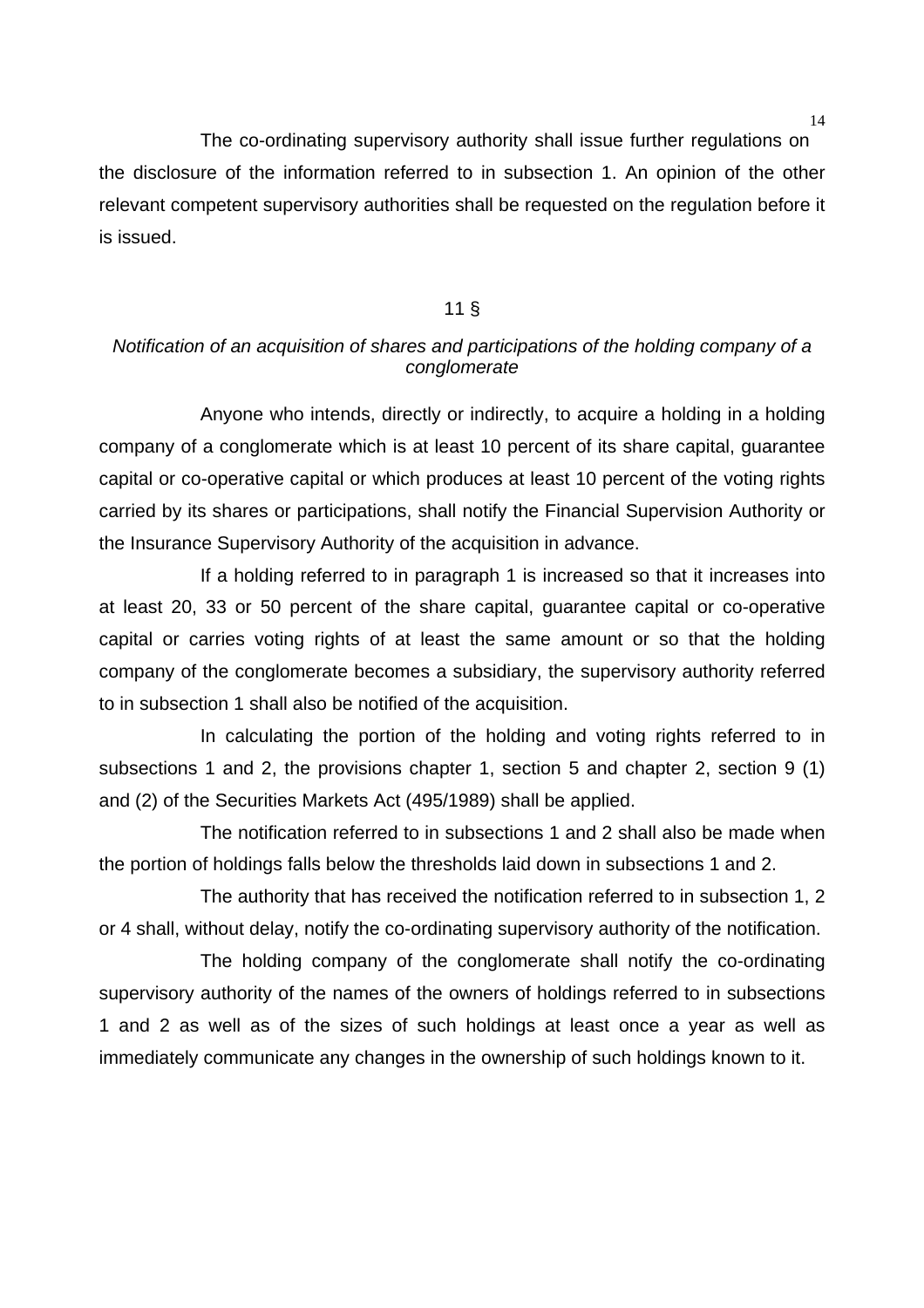# *Objection to an acquisition*

12 §

The co-ordinating supervisory authority may, within three months from the receipt of a notification referred to in section 11, object to the acquisition of the holding if, on the basis of the information obtained on the reliability or suitability of the holders or otherwise, it is likely that the holding would endanger the business operations of the holding company or conglomerate being carried out in accordance with sound and prudent business principles.

If an acquisition is not notified or if a holding is acquired despite the objection of the co-ordinating supervisory authority, the co-ordinating supervisory authority may forbid the entry in the share register and shareholder register or in the list of members of the title relating to the shares and participations acquired by a shareholder or holder of a participation. If, after the acquisition, the co-ordinating supervisory authority notes that the holding seriously endangers the operations of the holding company or conglomerate being carried out in accordance with sound and prudent business principles, the co-ordinating supervisory authority may demand that an entry relating to the title to the shares or participations made in the share register or shareholder register or in the list of members be declared void for a fixed period not exceeding one year at a time.

Prior to making the decision referred to in subsections 1 and 2, the coordinating supervisory authority shall request an opinion from the other relevant competent supervisory authorities. Consent to the acquisition may not be given if at least one of the other relevant competent supervisory authorities objects to the acquisition.

## 13 §

#### *Acquisition of control in an undertaking outside the European Economic Area*

An undertaking belonging to the conglomerate may not acquire the control referred to in chapter 1, section 5 of the Accounting Act in a credit institution, investment firm, management company or insurance company whose domicile is in a State outside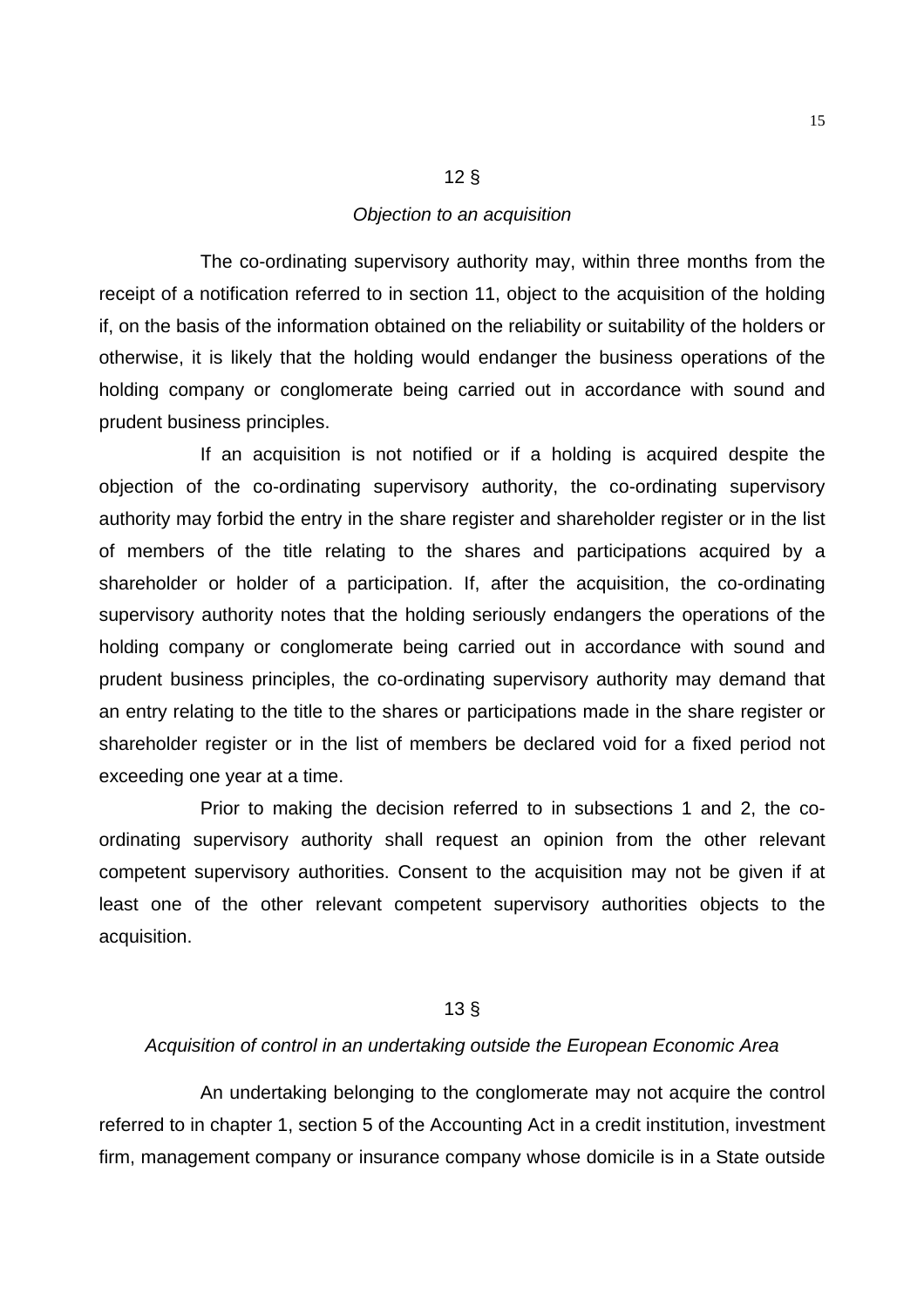the European Economic Area unless the undertaking has notified the co-ordinating supervisory authority thereof in advance or if the co-ordinating supervisory authority, upon receipt of the notification, has forbidden the acquisition within the period of time provided for in subsection 2.

The co-ordinating supervisory authority may, within three months from receipt of the notification referred to in subsection 1, forbid the acquisition referred to in subsection 1 if the undertaking subject to the acquisition would belong to the conglomerate and if the laws, decrees or administrative provisions applicable to the undertaking would materially hinder the efficient supervision of the conglomerate.

Prior to making the decision referred to in subsection 2, the co-ordinating supervisory authority shall request an opinion from the other relevant competent supervisory authorities. Consent to the acquisition may not be given if at least one of the other relevant competent supervisory authorities objects to the acquisition.

#### 14 §

#### *Management of the holding company of a conglomerate*

The Board of Directors and the Managing Director of the holding company of a conglomerate shall manage the holding company of the conglomerate with professional skill as well as in accordance with sound and prudent business principles. The members and deputy members of the Board of Directors as well as the Managing Director and deputy Managing Director shall be trustworthy persons who are not bankrupt and whose capacity has not been restricted. The members and deputy members of the Board of Directors as well as the Managing Director and the deputy Managing Director shall also possess such general knowledge of financial and insurance activity as is deemed necessary with regard to the nature and scope of the operations of the conglomerate.

A person referred to in subsection 1 shall not be deemed trustworthy if he has, with a non-appealable judgement, been sentenced to imprisonment within the last five years or to a fine within the last three years for a crime which can be deemed to indicate that he is manifestly unsuitable as a member or deputy member of the Board of Directors or the Managing Director or deputy Managing Director of the holding company of a conglomerate.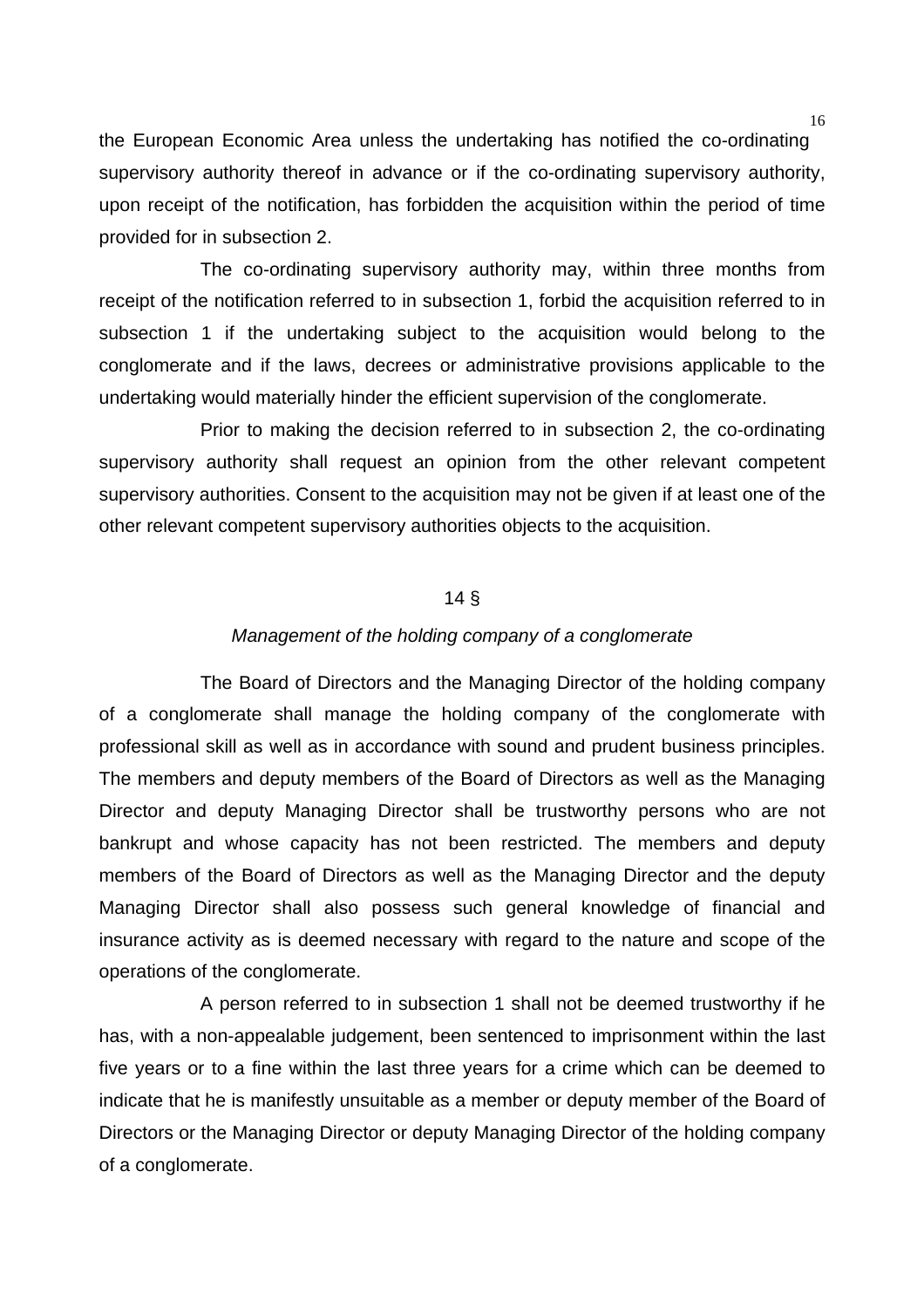The co-ordinating supervisory authority may, for a fixed period of time not exceeding five years, prohibit a person from acting as a member or deputy member of the Board of Directors or as Managing Director or deputy Managing Director of a holding company of a conglomerate if:

1) the person, in attending to his duties, has shown clear incompetence or carelessness and if it is evident that this may seriously damage the stability of the business activity of the conglomerate, the position of depositors or investors or the interests of creditors; or if

2) he no longer fulfils the requirements provided for in subsection 1.

The holding company of the conglomerate shall, without delay, notify the co-ordinating supervisory authority of any changes in the management referred to in subsection 1.

#### 15 §

## *Audit of the holding company of a conglomerate*

Only a certified auditor referred to in section 2 (2) of the Accounting Act (936/1994) may be elected an auditor of the holding company of a conglomerate. At least one of the auditors of the holding company of the conglomerate shall be an auditor referred to in section 4 of the Accounting Act or an audit organisation referred to in section 5 of the said Act.

The auditor of the holding company of a conglomerate shall, without delay, notify the co-ordinating supervisory authority of any facts and decisions relating to the holding company of a conglomerate, which he has learnt in attending to his duties and which may be deemed to:

1) violate the duties of the holding company of a conglomerate laid down by this Act;

2) endanger the continuance of operations of the holding company of the conglomerate or of its subsidiaries; or to

3) result in the submission of a reprimand or of a negative statement relating to the adoption of the annual accounts in the audit report.

An auditor who has acted in good faith shall not become liable for financial damage possibly resulting from the measures in accordance with this subsection.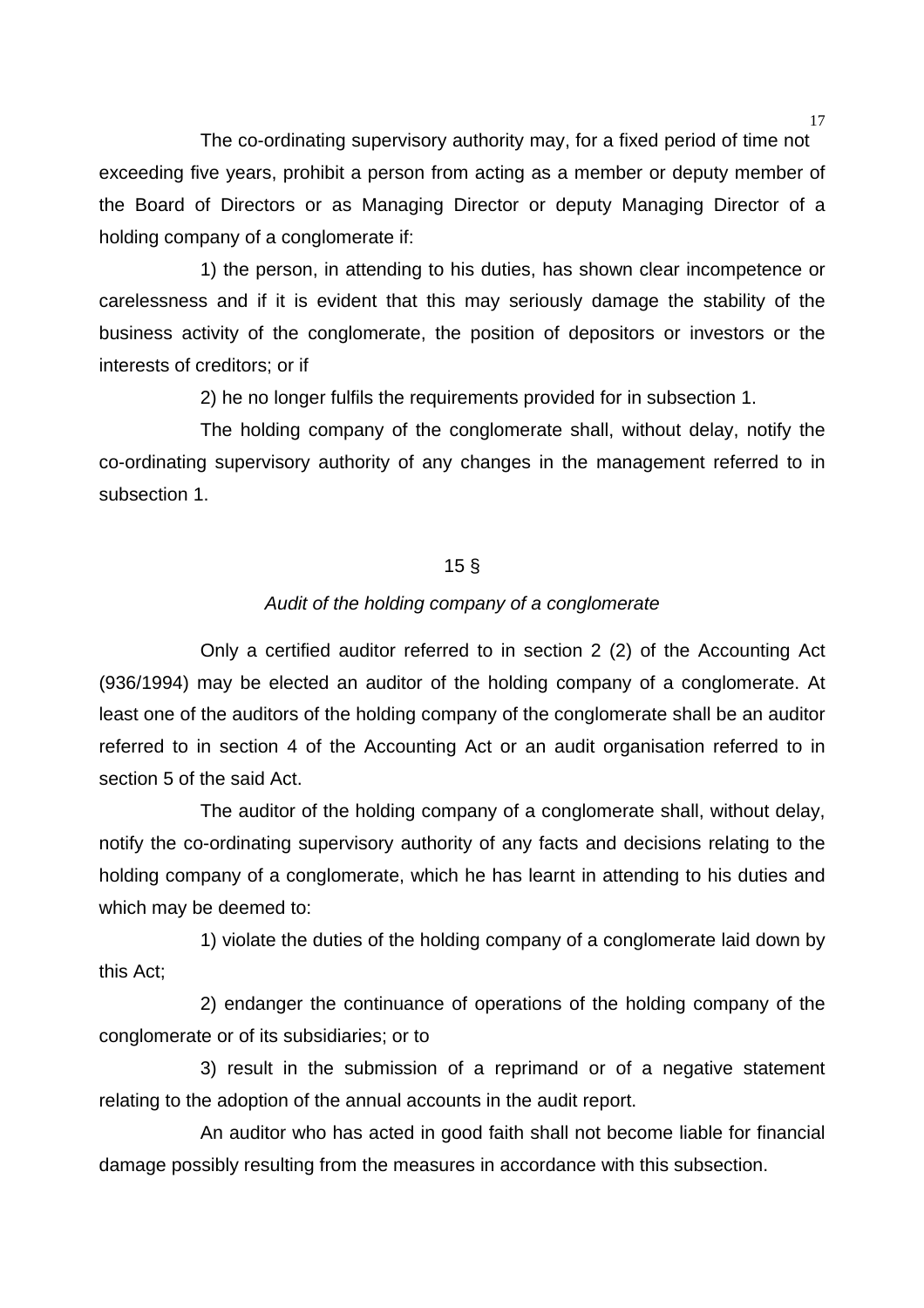## 16 §

#### *Internal control*

The parent company of the conglomerate shall have adequate internal control and adequate risk management processes vis-à-vis the operations of the conglomerate.

The holding company of the conglomerate as well as an entity in the financial and insurance sector belonging to the conglomerate shall have adequate internal control and adequate risk management processes vis-à-vis its operations.

The co-ordinating supervisory authority may issue further provisions on the arrangement of internal control and risk management as well as on the requirements relating to reliable administration.

#### **Chapter 3**

#### **Supervision of the financial position of a conglomerate**

# 17 §

#### *Scope of application of the supervision of the financial position*

In applying sections 18 - 23, the conglomerate shall, in derogation from section 3, only include the entities in the financial and insurance sector as well as the holding company of the conglomerate. In applying sections 21 - 23, the conglomerate shall, of the undertakings referred to above in this subsection, include only the parent company of the conglomerate and its subsidiaries as well as their joint ventures referred to in the Accounting Act.

In applying sections 18 - 23, an undertaking belonging to the conglomerate may be excluded by decision of the co-ordinating supervisory authority if the application is not necessary with regard to the attainment of the goals of the supervision of the conglomerate. The co-ordinating supervisory authority shall request a statement of the relevant competent supervisory authorities on the decision before it is issued. An undertaking which belongs to the consolidation group of a credit institution or an investment firm belonging to the conglomerate or within the supplementary supervision of an insurance company belonging to the conglomerate may also, even without the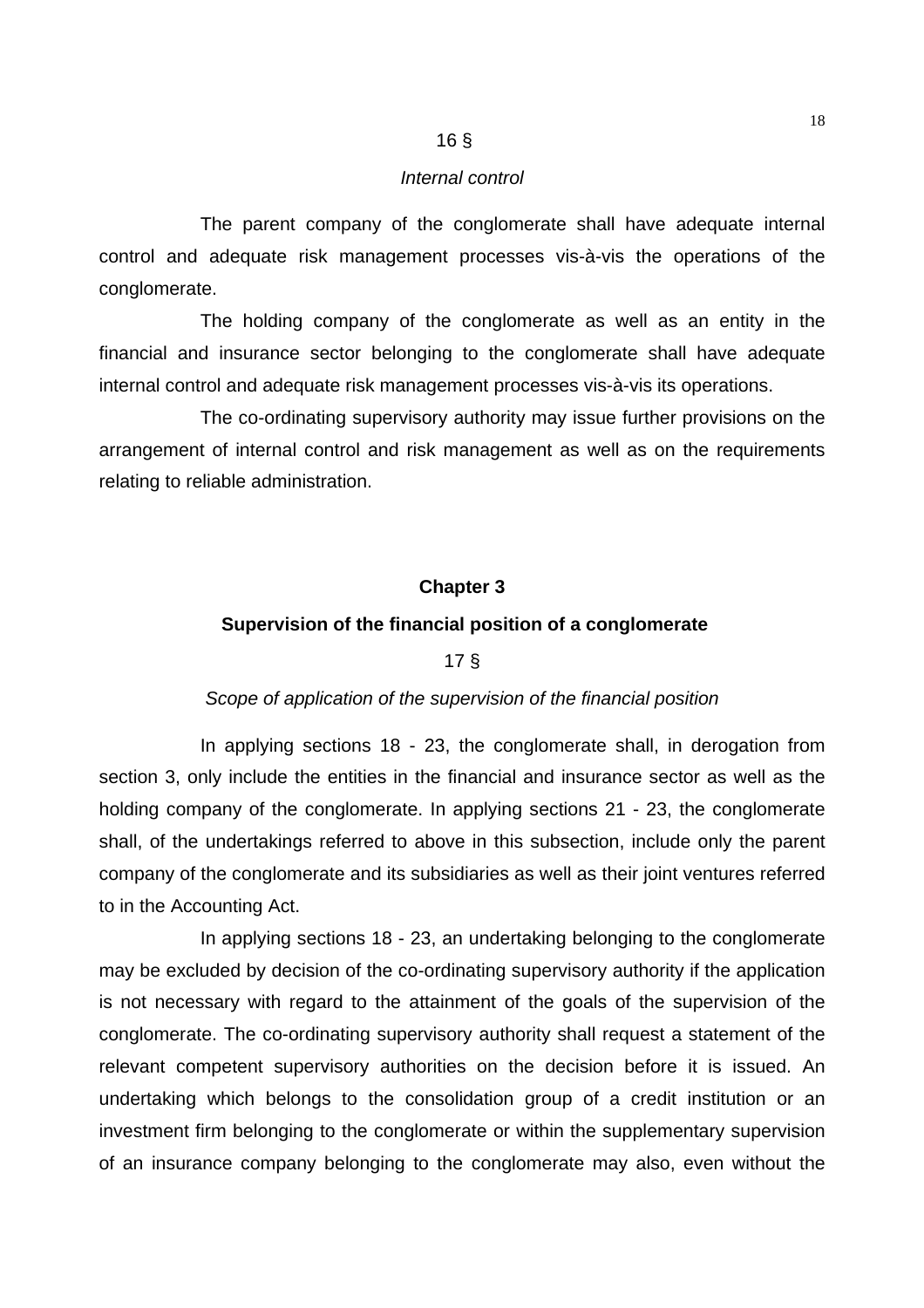decision of the supervisory authority, be excluded if it has been excluded in consolidated supervision or supplementary supervision due to the minor significance of the undertaking.

#### 18 §

# *Calculation of the own funds and the minimum amount of own funds of undertakings belonging to a conglomerate*

In applying the provisions of this section, the own funds and the minimum amount of own funds of an undertaking belonging to a conglomerate shall mean:

a) the own funds and the minimum amount of own funds in accordance with chapter 9 of the Act on Credit Institutions with regard to a Finnish credit institution or a foreign credit institution other than one referred to in paragraph d, the holding company of a credit institution or an investment firm, the holding company of a conglomerate where the share of the financial sector, calculated in accordance with section 4, subsection2 (1), is bigger than the share of the insurance sector or another undertaking in the financial sector which is a subsidiary or a participating undertaking of a credit institution, an investment firm, their holding company or the holding company of a conglomerate;

b) the own funds and the minimum amount of own funds referred to in section 31 of the Act on Investment Firms with regard to a Finnish investment firm or a foreign investment firm other than one referred to in paragraph d;

c) the own funds and the minimum amount of own funds referred to in section 6 of the Act on Common Funds with regard to a Finnish management company or a foreign management company other than one referred to in paragraph d;

d) the own funds and the minimum amount of own funds in accordance with the provisions of the home States of undertakings referred to in paragraphs a - c above with regard to a foreign undertaking comparable to the undertakings referred to in the said paragraphs the home State of which belongs to the European Economic Area or another foreign undertaking corresponding to the undertakings referred to in the said paragraphs which, under the laws of its home State, is subject to a licence and the operations of which are subject to requirements corresponding to the Finnish solvency requirements;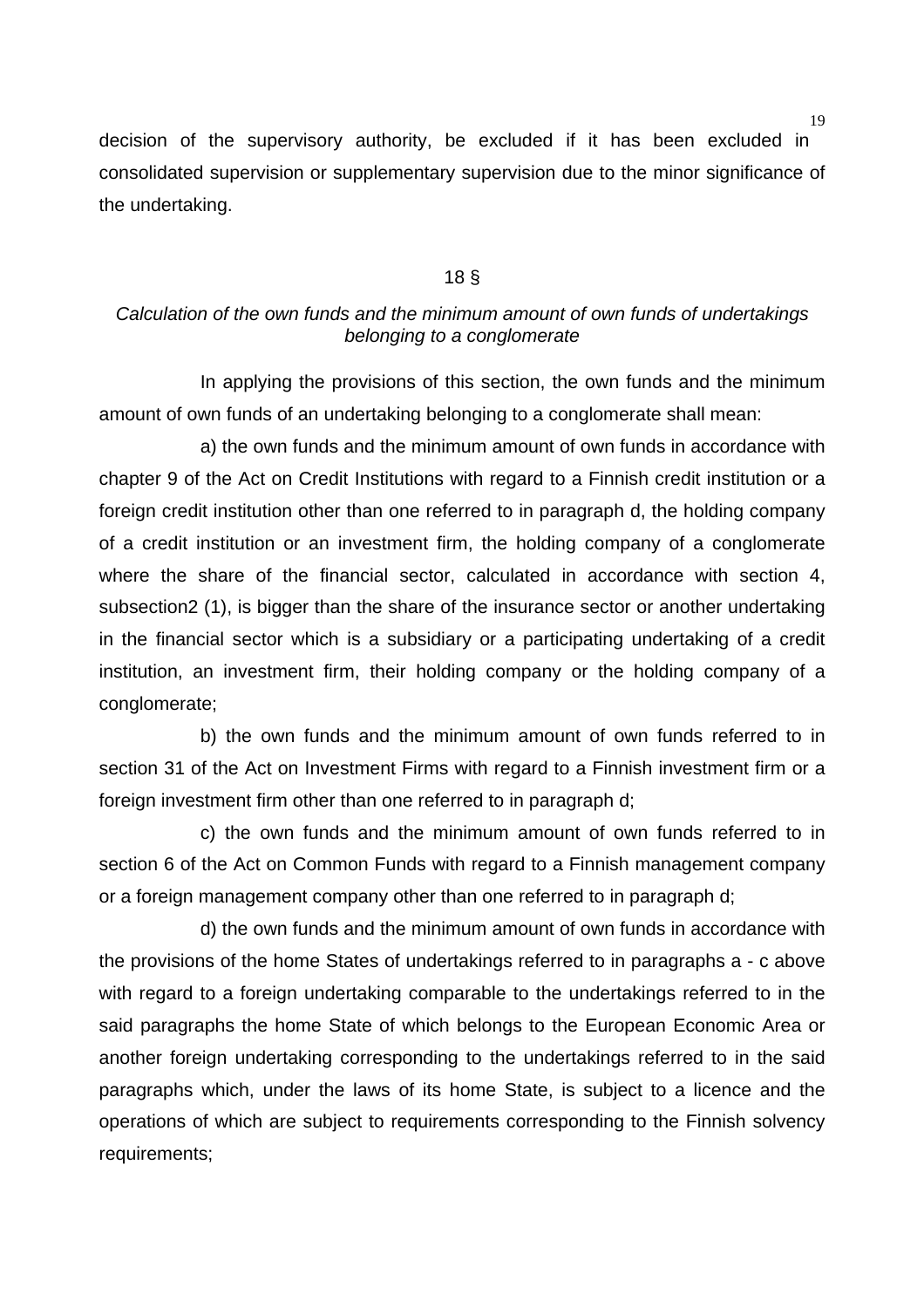e) the solvency margin and the minimum solvency margin in accordance with chapter 11 of the Insurance Companies Act with regard to a Finnish life or indemnity insurance company or a foreign life or indemnity insurance company or a reinsurance undertaking other than a Finnish undertaking referred to in paragraph g;

f) the solvency margin and the minimum solvency margin referred to in chapter 10 a of the Act on Insurance Associations with regard to an insurance association;

g) the solvency margin and the minimum solvency margin in accordance with the provisions of the home State of the insurance undertaking with regard to a foreign insurance undertaking the home State of which belongs to the European Economic Area or another foreign insurance undertaking which, under the laws of its home State, is subject to a licence and the operations of which are subject to requirements corresponding to the Finnish solvency requirements; if such requirements are applied to insurance undertakings but not to reinsurance undertakings in the said State, the solvency margin and the minimum solvency margin of a reinsurance undertaking may be calculated as with regard to an insurance undertaking of the said State;

h) the solvency margin in accordance with chapter 11 of the Act on Insurance Companies and the minimum amount of own funds in accordance with section 78 of the Act on Credit Institutions with regard to an insurance holding company referred to in section 2 (7), an ancillary services undertaking, a management company or a custodian or a holding company of a conglomerate where the share of insurance sector, calculated in accordance with section 4, subsection 2 (1), is bigger than the share of financial sector.

## 19 §

#### *Solvency requirement of a conglomerate*

In order to ensure the solvency of a conglomerate, the own funds of the conglomerate shall at all times be no less than the minimum amount of own funds of the conglomerate.

The undertaking at the head of the conglomerate shall quarter-annually draw up and submit to the co-ordinating supervisory authority a solvency calculation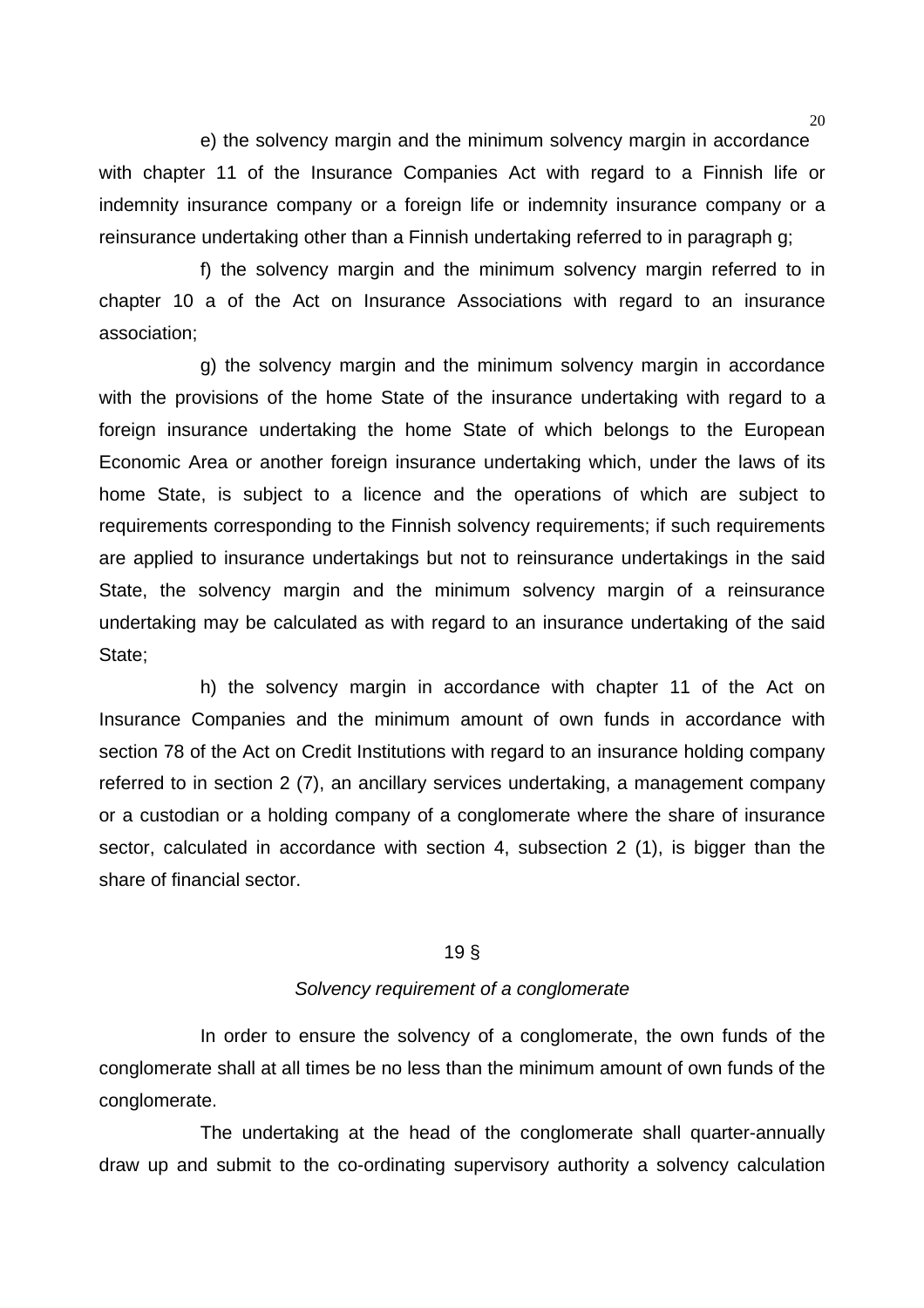indicating the own funds and the minimum amount of own funds referred to in subsection 1 as well as their difference. The co-ordinating supervisory authority may grant the undertaking at the head of the conglomerate an exemption from the application of this subsection if the undertaking at the head of the conglomerate belongs to another conglomerate governed by this section or the corresponding laws of another State belonging to the European Economic Area and if all the undertakings belonging to the first-mentioned conglomerate belong to the latter conglomerate.

An undertaking at the head of the conglomerate shall confirm a plan for the conglomerate to maintain its solvency.

## 20 §

# *General principles applied to the calculation of the solvency requirement of a conglomerate*

Unless otherwise provided for in subsections 2 - 4, the own funds of a conglomerate shall be deemed to include an amount arrived at by adding up the own funds of the undertakings belonging to the conglomerate and by deducting therefrom the intra-group own funds of the undertakings belonging to the conglomerate and the internal profit from intra-group transactions. The minimum amount of own funds of a conglomerate shall be deemed to be the amount arrived at by adding up the minimum own funds of the undertakings belonging to the conglomerate.

If, in a conglomerate, the aggregate own funds of undertakings operating in the same sector exceed the aggregate minimum own funds required of these undertakings, only the own funds that meet both the requirements set on own funds in accordance with the Act on Credit Institutions and the requirements set on the solvency margin in accordance with the Act on Insurance Companies may, with regard to the amount exceeding the minimum own funds, be taken into account when calculating the solvency of the conglomerate. The provisions of this subsection on own funds and minimum own funds shall correspondingly apply to consolidated own funds and the adjusted solvency margin as well as to consolidated minimum own funds and the minimum adjusted solvency margin with regard to undertakings which belong to the consolidation group of an undertaking belonging to the conglomerate or which are

21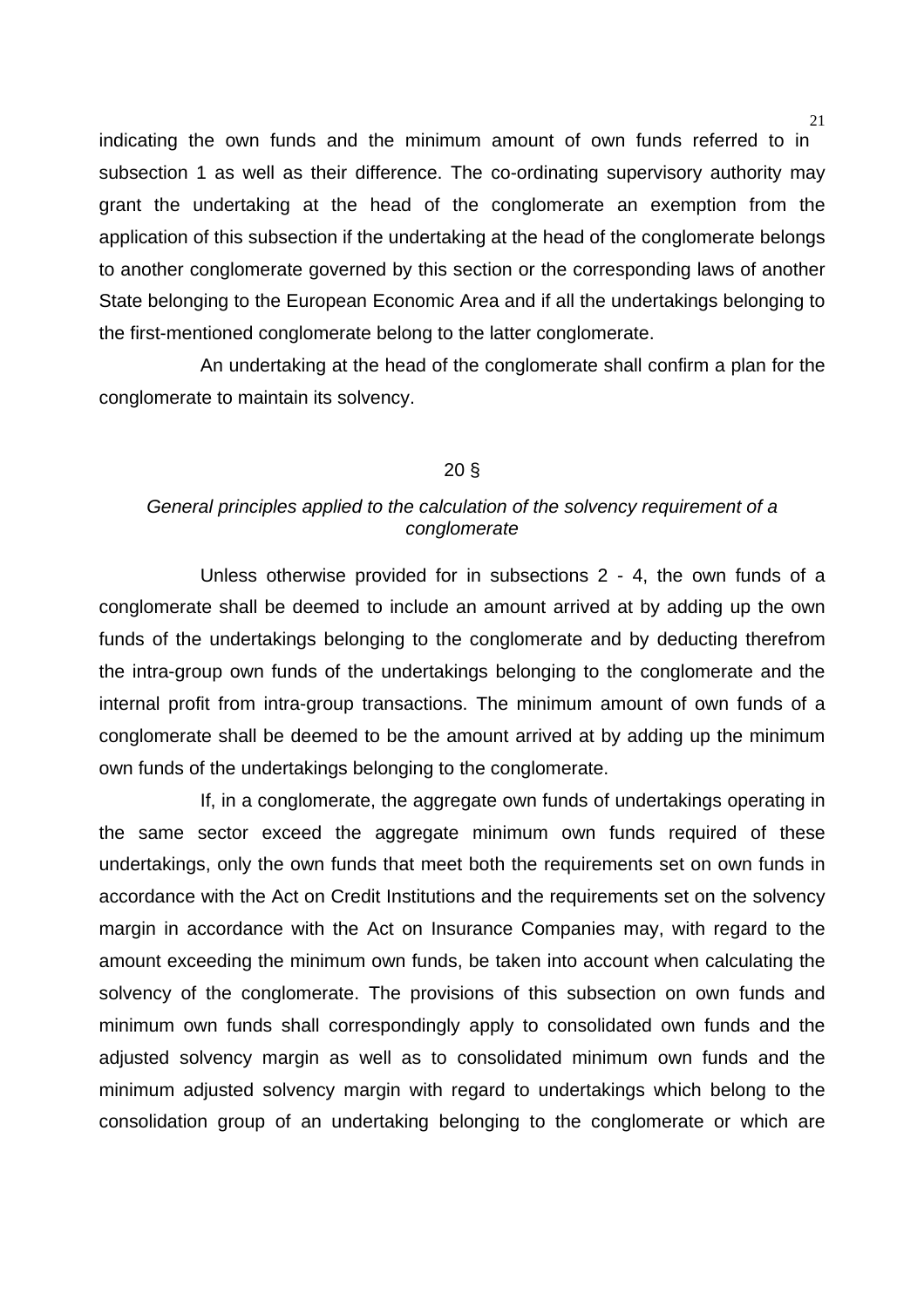subject to the supplementary supervision of an undertaking belonging to the conglomerate.

If the amount of own funds of an undertaking belonging to the conglomerate exceeds the minimum amount of own funds required of the undertaking, only the share of the other undertakings belonging to the conglomerate may be taken into account of these own funds with regard to the amount exceeding the minimum amount of own funds. Nor may the own funds referred to in this subsection, the eligibility for distribution of which has been restricted under an Act, the Articles of Association or Bylaws or under a decision of an authority or which otherwise are not available to cover the losses of other undertakings belonging to the conglomerate be included in the own funds of the conglomerate to the extent that the own funds of an undertaking exceed the minimum own funds of the undertaking.

If the minimum amount of own funds of a subsidiary belonging to the conglomerate exceeds its own funds, the difference shall be taken into account in full when calculating the solvency of the conglomerate unless the co-ordinating supervisory authority in an individual case grants permission to take into account the difference in a proportion corresponding to the holding of the parent company in the undertaking.

Further provisions on the calculation of the solvency of a conglomerate shall be issued by a Decree of the Council of State.

## 21 §

#### *Exposures to customers and their disclosure*

For the purposes of this Act, an exposure to a customer of an undertaking belonging to the conglomerate shall mean the total amount of claims and investments as well as off-balance sheet commitments to any one natural or legal person or to any natural or legal person sharing substantial economic interests with the said person. Credit insurance and bonding shall be deemed comparable to off-balance sheet items.

The following shall, however, not be included in exposures to customers:

1) items deducted from the own funds referred to in section 18 of an undertaking belonging to the conglomerate;

2) items arising from the purchase or sale of foreign currency incurred in the ordinary course of settlement within 48 hours from the payment;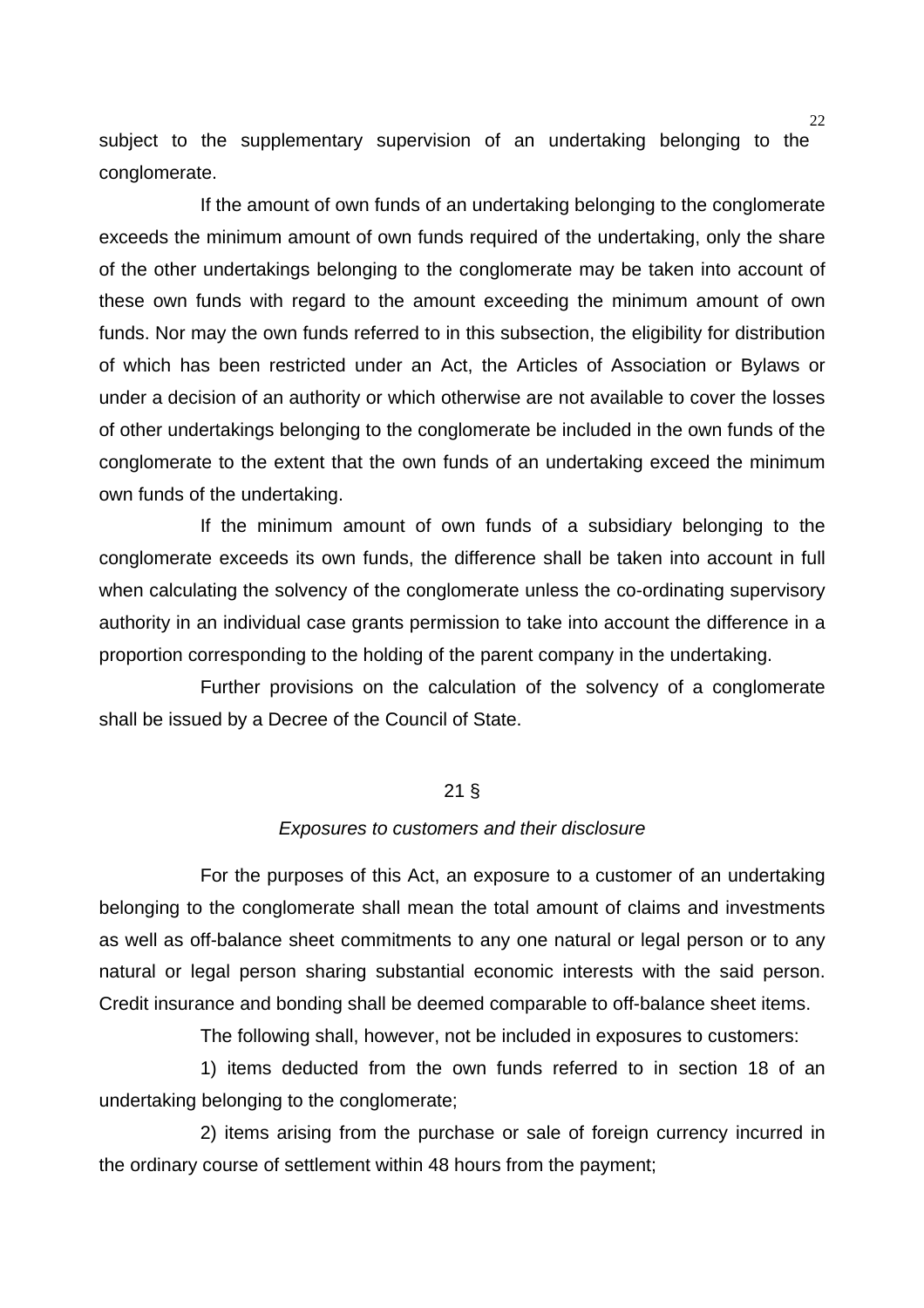3) items arising from the purchase or sale of securities incurred in the ordinary course of settlement within five banking days from the date on which the payment was made or the securities delivered depending on which of them is effected earlier;

4) investment targets determining the performance of an asset-backed insurance referred to in chapter 10, section 3 a of the Act on Insurance Companies.

For the purposes of this Act, a large exposure to customers shall mean an exposure equal to or exceeding 10 per cent of the own funds of the conglomerate.

The parent company of a conglomerate shall notify the co-ordinating supervisory authority of large exposures to customers at least four times a year.

## 22 §

## *Limitations on exposures to customers*

An exposure to a customer shall not exceed 25 per cent of the own funds of the conglomerate or, if the customer organisation is the parent company or subsidiary of an undertaking belonging to the conglomerate or a subsidiary of the parent company, 20 per cent of the own funds of the conglomerate.

The total amount of large exposures to customers may not exceed 800 per cent of the own funds of the conglomerate.

If the exposure or the aggregate amount of exposures to customers of a conglomerate exceeds the limit laid down in subsection 1 or 2, the parent company of the conglomerate shall, without delay, notify the co-ordinating supervisory authority thereof.

In the application of this section, the following shall not be included in exposures to customers:

1) items included in section 76, Group I of the Act on Credit Institutions unless their inclusion in the said Group is only based on a guarantee referred to in paragraph 6 of the Group;

2) items included in section 76, Group II (1) and (2) of the Act on Credit Institutions with a maturity of one year or less unless their inclusion in the said Group is only based on a guarantee referred to in (1) and (2) of the Group; when calculating the exposure to customers, 80 per cent of each item to be included in (1) of the said Group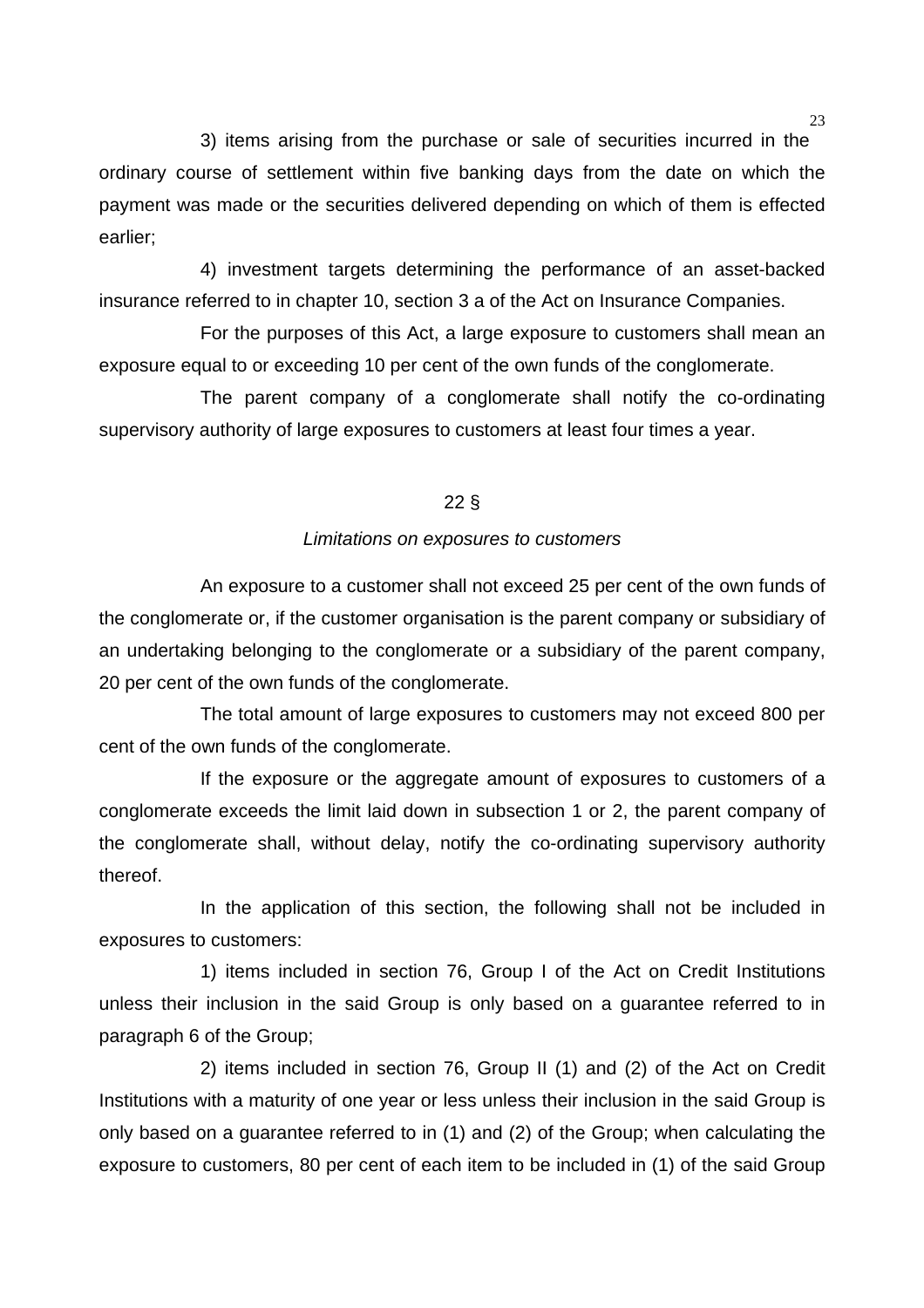with a maturity of more than one year but not more than three years need not be taken into consideration;

3) claims secured by a deposit or another security comparable thereto in the undertaking belonging to the conglomerate that has granted the loan or in a parent company or subsidiary of such undertaking;

4) exposures to customers of a subsidiary of an undertaking belonging to the conglomerate if the subsidiary is an entity in the financial or insurance sector;

5) binding commitments to lend and commitments comparable thereto which may be unconditionally terminated;

6) bonds with public-sector collateral and mortgage credit collateral referred to in the Act on Mortgage Credit Banks (1240/1999) and foreign bonds with collateral comparable thereto;

7) other claims, investments and off-balance sheet items guaranteed by securities approved by the co-ordinating supervisory authority and easily convertible into cash as well as, when calculating the exposures to customers of savings banks and co-operative banks not belonging to the consortium of co-operative banks, claims from the central banking institutions of these banks.

In applying this section, the exposure to a customer shall be deemed to be directed at the guarantor if another credit institution, investment firm or insurance company has given a suretyship on behalf of the customer. Credit derivative contracts meeting the terms approved by the co-ordinating supervisory authority may be deemed comparable to a suretyship and a deposit in accordance with subsection 4 (3). When calculating the exposures to customers of a conglomerate, the exposures to customers of joint ventures referred to in the Accounting Act shall be taken into account in the same proportion as the balance sheet of a joint venture is included in the consolidated annual accounts of a credit institution or a holding company.

The co-ordinating supervisory authority may, on application by the parent company of a conglomerate, grant an exemption from the restrictions provided for in this section if the large exposure to a customer is directed at an undertaking other than a credit institution, financial institution, ancillary services undertaking or an insurance company referred to in subsection 4 (4) and belonging to the same financial and insurance conglomerate.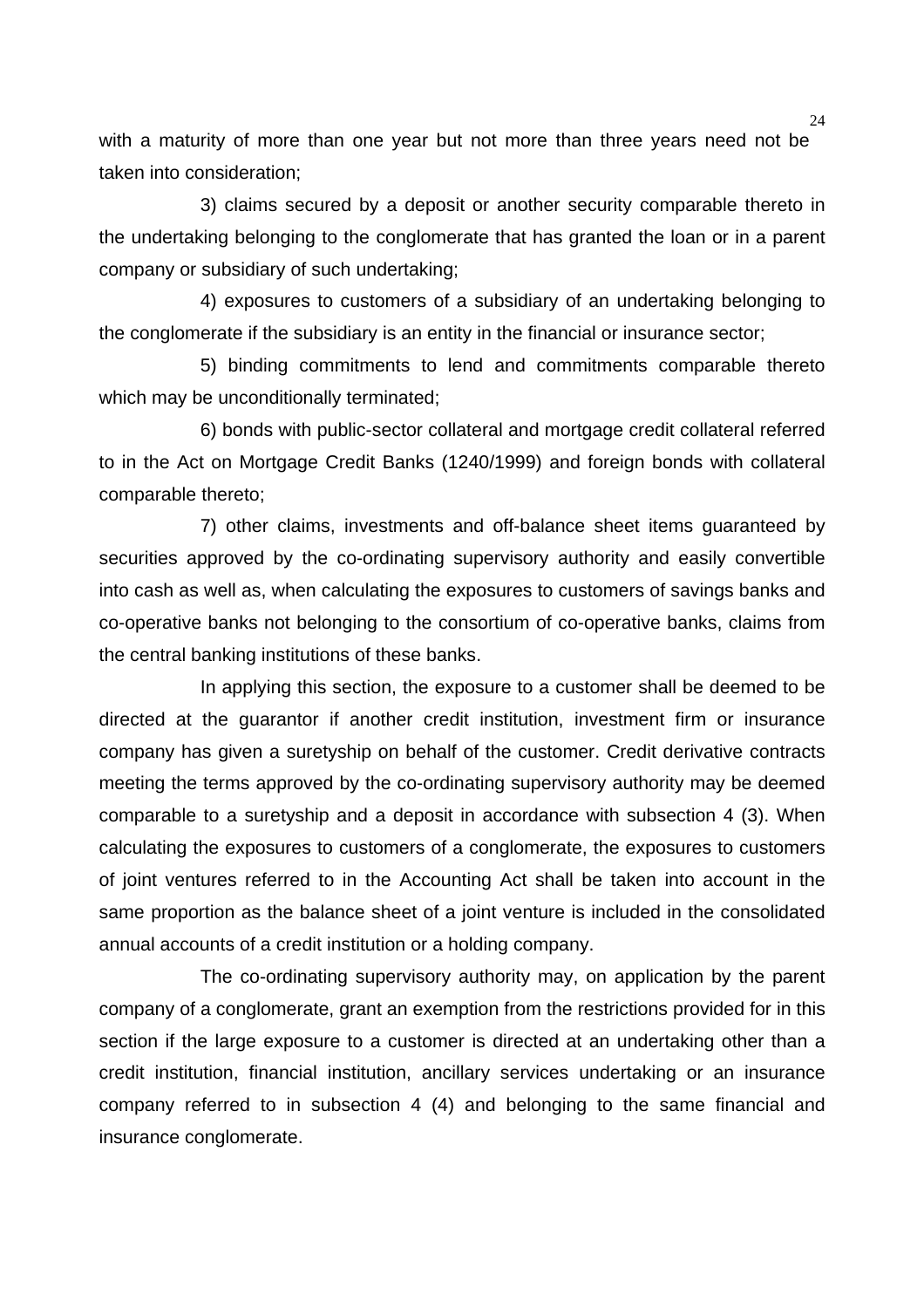The provisions of this section shall not be applied to the large exposures to customers which the conglomerate has upon its establishment. If the exposure to customers of the conglomerate or the aggregate amount of the large exposures to customers referred to in subsection 2 exceeds the limit prescribed in this section upon the establishment of the conglomerate, the exposure to customers may not, however, increase from what it was upon the establishment of the conglomerate.

In derogation from the provisions of this section, a consortium referred to in section 3, subsection 3 (2) shall be governed by the provisions of section 7 (4) of the Act on Co-operative Banks and Other Credit Institutions in the Form of a Co-operative on large exposures to customers of the consortium of co-operative banks.

## 23 §

## *Supervision of other risk concentrations*

The parent company of a conglomerate shall annually report to the coordinating supervisory authority the real-estate and share holdings of the conglomerate as well as the strategy relating to the share and real-estate holdings of the conglomerate and the internal limits set on the overall holdings of the conglomerate.

The parent company of a conglomerate shall also monitor the country, foreign-exchange, interest-rate and sector-related risks included in the business operations of the conglomerate and set internal limits thereto. The parent company of the conglomerate shall submit to the co-ordinating supervisory authority the information necessary to control the concentrations arising from these risks.

## 24 §

## *Supervision of intra-group transactions*

The Financial Supervision Authority shall submit to the co-ordinating supervisory authority the information it has received under section 71 a of the Act on Credit Institutions and section 31 of the Act on Investment Firms. The Insurance Supervisory Authority shall correspondingly submit to the co-ordinating supervisory authority the information it has received under chapter 14 b, section 8 of the Act on Insurance Companies and chapter 12 a, section 8 of the Act on Insurance Associations.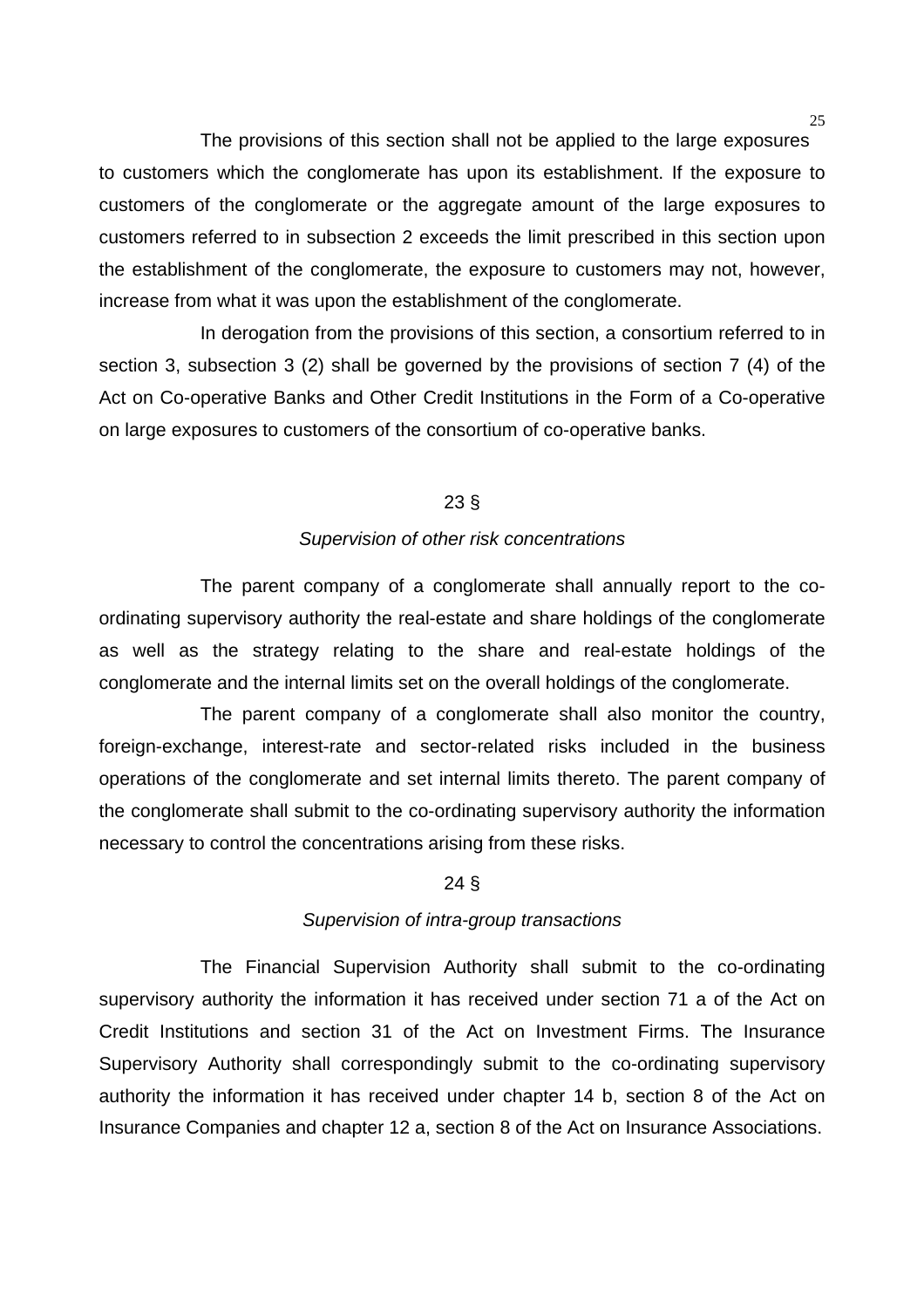The co-ordinating supervisory authority shall also request the corresponding information from the authorities responsible for the supervision of the foreign regulated entities belonging to the conglomerate.

#### 25 §

#### *Reorganisation of the operations of a conglomerate*

Should the calculation referred to in section 19 indicate that the solvency of the conglomerate is negative or that the solvency is endangered, the undertaking at the head of the conglomerate shall submit a plan for the reorganisation of the solvency of the conglomerate to the co-ordinating supervisory authority for approval within a time period set by it.

The reorganisation plan shall include:

1) a proposal for measures necessary for the reorganisation of solvency;

2) a clarification of the manner in which the proposed measures are estimated to have a safeguarding effect on the financial position of the depositors and investors and the interests of the insured;

3) the time limit within which the reorganisation measures are intended to be implemented.

If the implementation of the reorganisation plan has not been possible within the time limit referred to in subsection 2 or if the measures in accordance with the plan are not likely to safeguard the financial position of the depositors and investors and the interests of the insured, the co-ordinating supervisory authority shall notify the relevant competent authorities responsible for the supervision of the regulated entities belonging to the conglomerate thereof.

## 26 §

#### *Further provisions*

The co-ordinating supervisory authority may issue further provisions on the application of the provisions of this Chapter necessary to fulfil the requirements set in Directive 2002/87/EC of the European Parliament and of the Council on the supplementary supervision of credit institutions, insurance undertakings and investment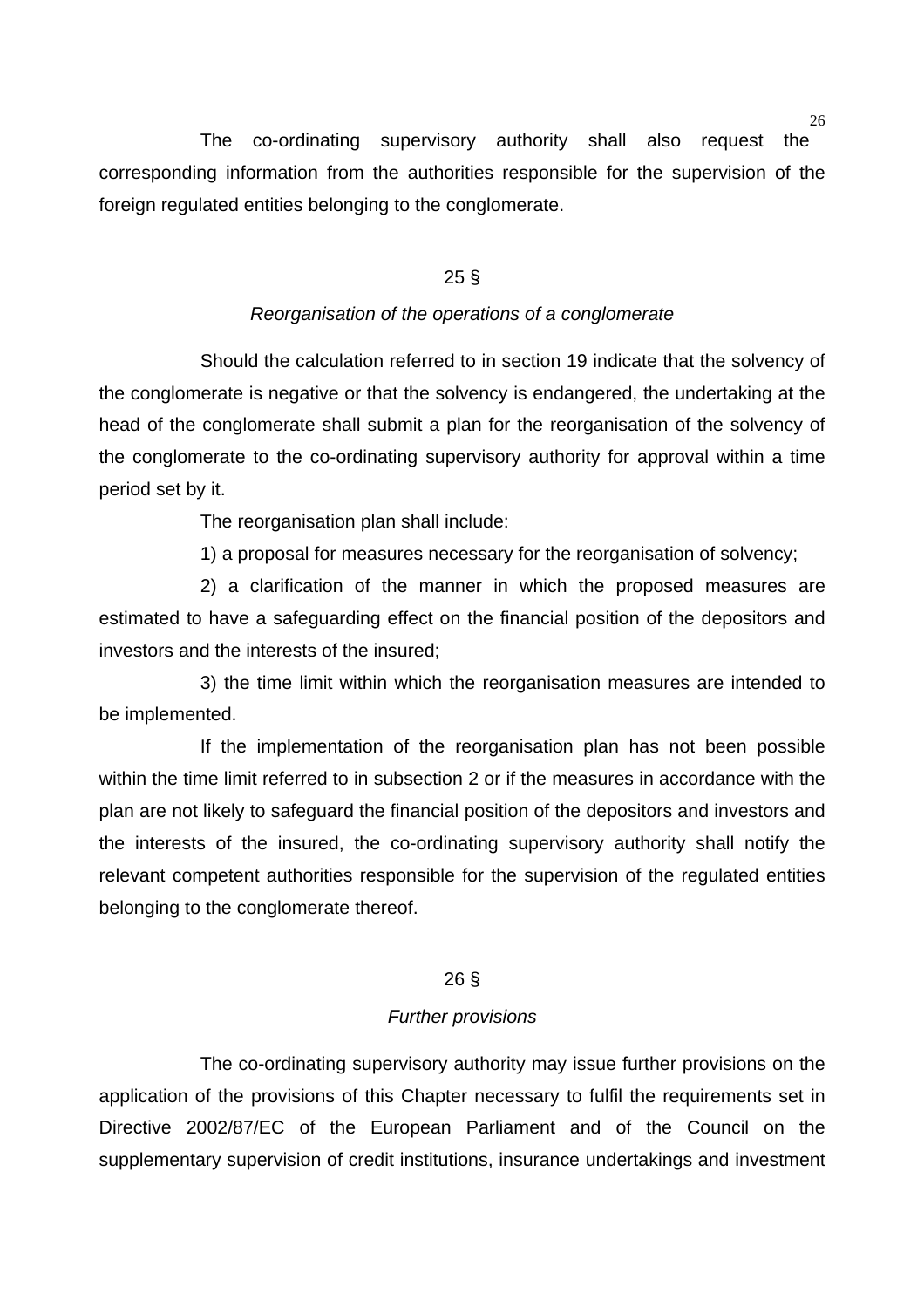firms in a financial conglomerate and amending Council Directives 73/239/EEC, 79/267/EEC, 92/49/EEC, 92/96/EEC, 93/6/EEC and 93/22/EEC, and Directives 98/78/EC and 2000/12/EC of the European Parliament and of the Council as well as further provisions necessary with regard to supervision on the fulfilment of the duty to notify prescribed in section 19 (2), section 21 (3) and section 23.

## **Chapter 4**

## **Annual accounts**

# 27 §

## *Annual accounts of the holding company of a conglomerate*

The financial period of the holding company of a conglomerate is the calendar year. Upon the commencement of the operations of a conglomerate, the financial period may be shorter or longer than this, however, 18 months at the most.

The annual accounts of the holding company of a conglomerate shall be drawn up within three months from the end of the financial period.

## 28 §

## *Consolidated annual accounts*

If the parent company of a group is the parent company of a conglomerate as referred to in this Act and if the conglomerate is governed by this Act, the provisions below in this chapter shall be applied to the drawing up of the consolidated annual accounts.

The annual accounts of group undertakings governed by the provisions of chapter 4 of the Act on Credit Institutions or chapter 10 of the Act on Insurance Companies may be combined to the consolidated annual accounts without adapting the accounting standards required by these provisions.

A subsidiary and an associated undertaking of a group company referred to in subsection 2 may be left uncombined to the consolidated annual accounts in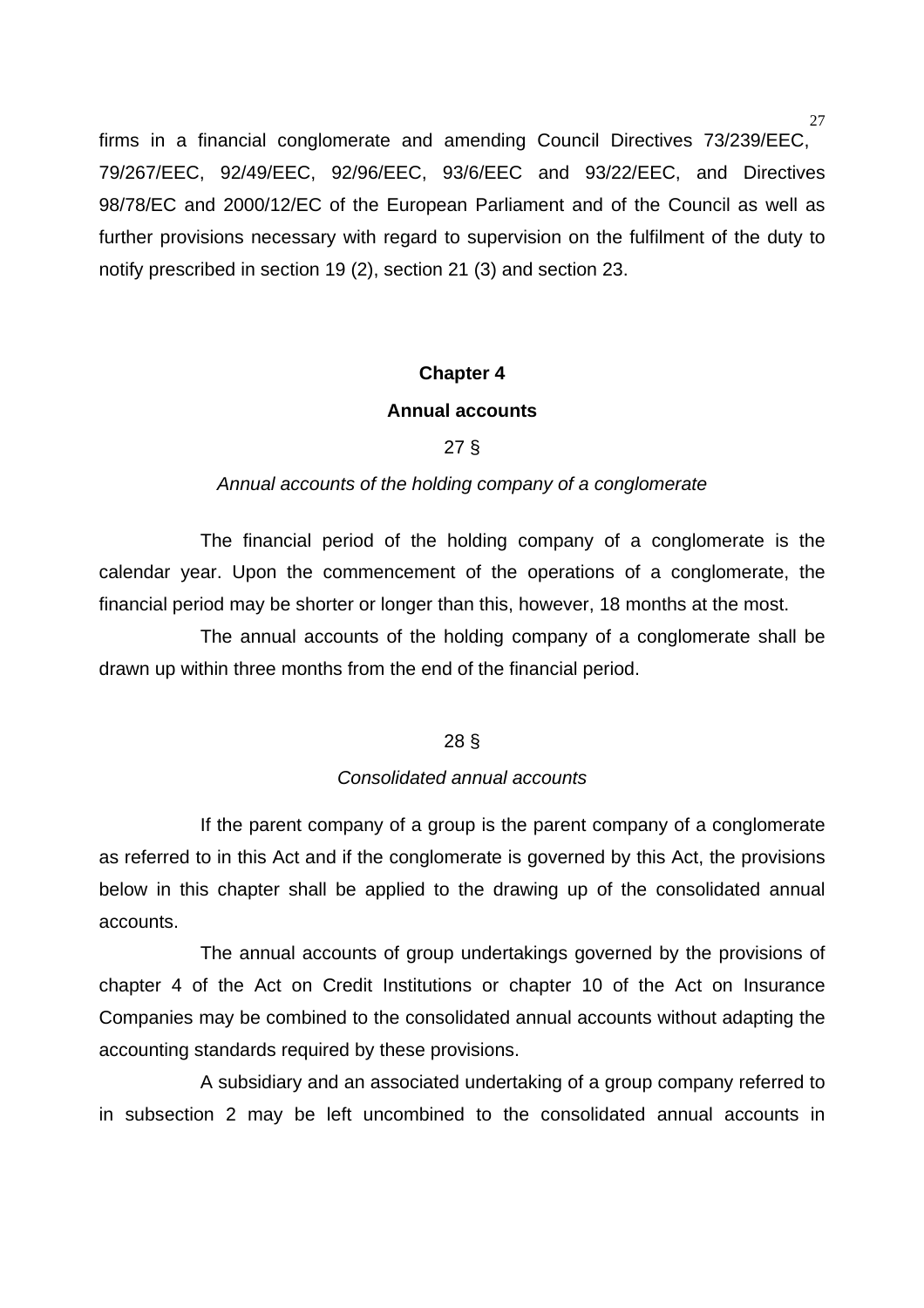compliance with the provisions on the drawing up of the consolidated annual accounts of such a group company.

The assets and liabilities of the entities in the financial sector, the entities in the insurance sector and the holding company of the conglomerate shall be presented separately in the consolidated balance sheet and the profits and expenses of the entities in the financial sector, the entities in the insurance sector and the holding company of the conglomerate separately in the consolidated profit and loss account.

## 29 §

#### *Issuing of further provisions and permissions*

Further provisions on the layout for the balance sheet and the profit and loss account, the financing calculation, the information to be given in the notes to the balance sheet, the profit and loss account and the financing calculation, the layouts for the consolidated balance sheet and the consolidated profit and loss account, the information to be given in the notes to the consolidated balance sheet, consolidated profit and loss account and consolidated financing calculation as well as on the balancesheet breakdown and the breakdown of the notes shall be issued by a Decree of the Council of State. The Financial Supervision Authority may, on application of the parent company of the group, for a special reason, also grant permission to derogate from the provisions of this Chapter for a set period if the parent company of the group is a credit institution, an investment firm or the holding company of a conglomerate where the share of entities in the financial sector is bigger than the share of entities in the insurance sector in the manner provided for in section 4, subsection 2 (1) and if the exemption is necessary in order to get a correct and sufficient view of the result and financial position of the group.

The provisions of subsection 1 on the right of the Financial Supervision Authority to grant permission shall correspondingly apply to the Insurance Supervisory Authority if the parent company of the group is an insurance company or a holding company of a conglomerate where the share of entities in the insurance sector is bigger than the share of entities in the financial sector calculated in the manner referred to in the subsection.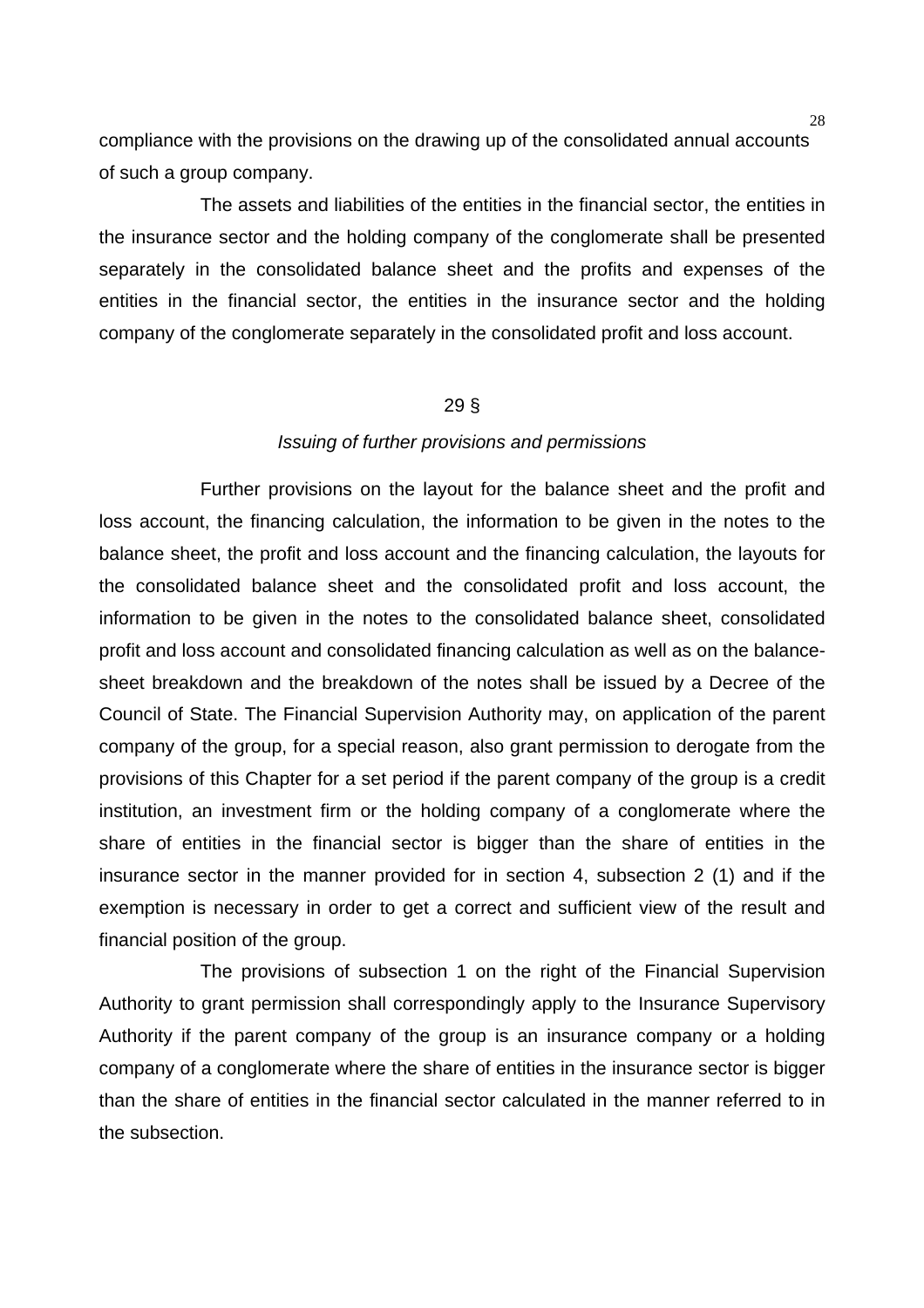$29$ 

Prior to granting permission referred to in subsections 1 and 2, the supervisory authority shall request a statement from the other supervisory authority as well as, in case the matter is significant with regard to the general application of the Accounting Act or Decree (1339/1997) or the Limited Companies Act (734/1978) or the Act on Co-operatives (1488/2001), a statement of the Accounting Board.

# 30 §

## *Application of International Financial Reporting Standards*

An undertaking which draws up its annual accounts or consolidated annual accounts in compliance with International Financial Reporting Standards shall not be governed by the provisions of this chapter. The submission of additional information not required by the International Financial Reporting Standards may, however, be provided for by a Decree of the Council of State.

## **Chapter 5**

## **Duties of the supervisory authorities**

# 31 §

## *Duties of the co-ordinating supervisory authority*

The duties of the co-ordinating supervisory authority shall be:

1) to supervise that the undertakings belonging to the conglomerate fulfil their obligations under this Act;

2) to draw up, in co-operation with the other relevant competent supervisory authorities, at least once annually, an estimate of the clarity of the structure of the conglomerate with regard to supervision, the functionality of the organisation, the adequacy of internal control, the effects of intra-conglomerate transactions on the regulated entities of the conglomerate, the risk concentrations of the conglomerate as well as of the capital adequacy and the sufficiency of risk management;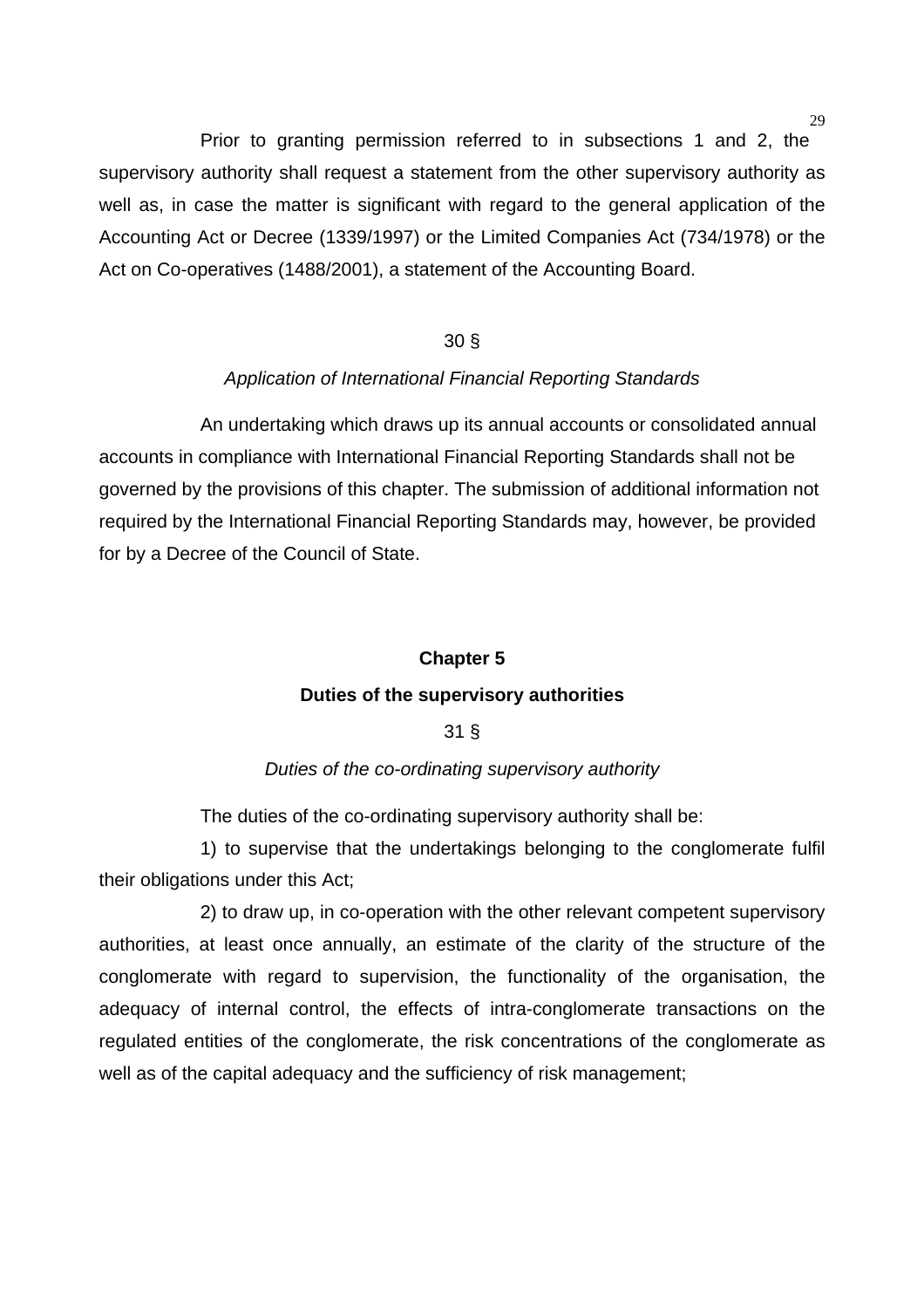3) to co-ordinate the supervision of the conglomerate and, in co-operation with the other relevant competent supervisory authorities, annually to draw up a plan on the supervision of the conglomerate;

4) to draw up, in co-operation with the other relevant competent supervisory authorities, a plan on procedure in a crisis situation;

5) to request another supervisory authority to perform audits in undertakings belonging to the conglomerate and subject to its supervision at such intervals and to the extent necessary with regard to the supervision of the conglomerate in addition to the supervision which the other supervisory authority otherwise carries out under the law as well as itself to perform such audits in undertakings belonging to the conglomerate which are not otherwise subject to public supervision or in which the other supervisory authority has not, within a reasonable period of time after receipt of a request referred to above, performed an audit;

6) to make the necessary proposals to the other supervisory authorities regarding measures which the co-ordinating supervisory authority deems appropriate on the basis of the information obtained from the conglomerate.

The co-ordinating supervisory authority shall notify the other supervisory authority in advance of the performance of an audit referred to in paragraph 5 in an entity under the supervision of the latter supervisory authority.

#### 32 §

#### *Exchange of information between supervisory authorities*

The co-ordinating supervisory authority shall, without delay, submit to the other supervisory authorities the decisions it has made under this Act and the notifications received under this Act and other information significant with regard to the supervision of the conglomerate as well as the reports and plans drawn up under section 31.

The Financial Supervision Authority and the Insurance Supervisory Authority shall, on their own initiative, submit to the co-ordinating supervisory authority the information necessary for the fulfilment of the duties provided for in section 31 and any decisions of significance relating to their supervised entities as well as the sanctions imposed on their supervised entities. The Financial Supervision Authority and the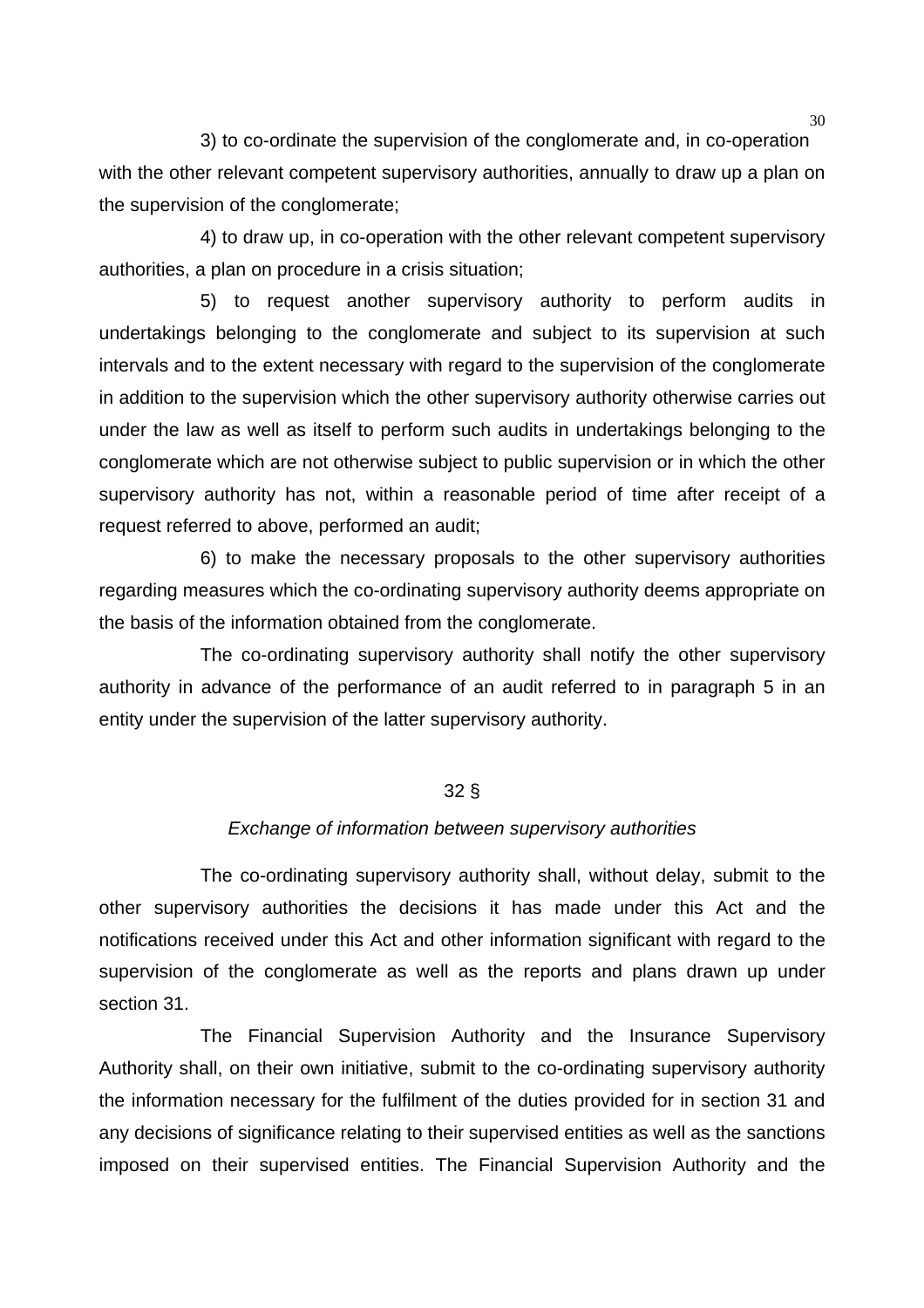Insurance Supervisory Authority shall also, upon the request of the co-ordinating supervisory authority, submit to it the other information necessary for the supervision of the conglomerate obtained by the supervisory authority.

In addition to the exchange of information necessary for the supervision of the conglomerate, the Financial Supervision Authority and the Insurance Supervisory Authority shall, on their own initiative, submit to each other and to the other authorities responsible for the supervision of the undertakings belonging to the conglomerate the information they have obtained in attending to their supervisory duties which may be of material significance with regard to the supervisory duty of the other supervisory authority.

# **Chapter 6 Miscellaneous provisions**

## 33 §

## *Secrecy obligation*

Anyone who, in the capacity of a member or deputy member of a body of an undertaking belonging to a conglomerate, or of a representative of such an undertaking or of another undertaking operating on behalf of an undertaking belonging to a conglomerate, or as their employee or agent, has, in performing his duties, obtained information on the financial position or private personal circumstances of a customer of an undertaking belonging to the conglomerate or of another person connected with its operation or on a trade or business secret shall be liable to keep it confidential unless the person to whose benefit the secrecy obligation has been provided consents to its disclosure. Confidential information may not be disclosed to a General Meeting of the Shareholders, a General Meeting of a Co-operative or a General Meeting of the Delegates or to a shareholder or member attending the meeting. The secrecy obligation of a credit institution belonging to a conglomerate and of an undertaking belonging to its consolidation group, an investment firm and an undertaking belonging to its consolidation group, a management company, an insurance company, an insurance holding company and an ancillary services undertaking referred to in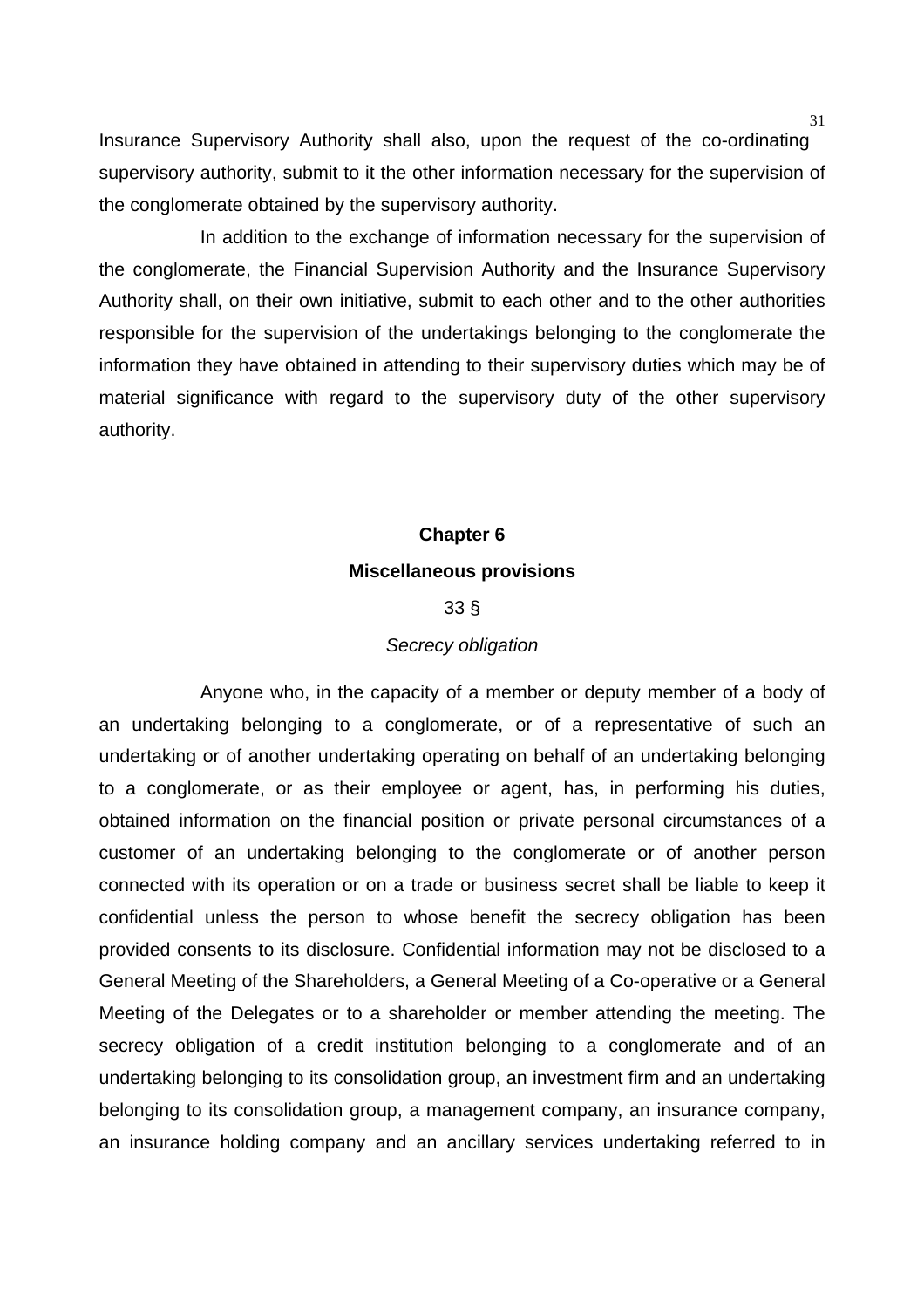chapter 1, section 5 b of the Act on Insurance Companies shall be provided for separately.

An undertaking belonging to a conglomerate and referred to in subsection 1 shall be liable to disclose the information referred to in subsection 1 to a prosecuting and pre-trial investigation authority for the investigation of a crime as well as to another authority entitled to this information under the law.

An undertaking belonging to a conglomerate and referred to in paragraph 1 may disclose the information referred to in paragraph 1 to an organisation of the same conglomerate for the purpose of customer service and other customer-relationship management, marketing as well as the risk management of the conglomerate. The provisions of this subsection on the disclosure of information shall not apply to the disclosure of sensitive date referred to in section 11 of the Personal Data Act (523/1999).

#### 34 §

# *Liability of an undertaking belonging to a conglomerate to disclose information to the undertaking at the head of the conglomerat*e

An undertaking belonging to a conglomerate shall, notwithstanding the provisions elsewhere in the Act, be liable to disclose to the undertaking at the head of the conglomerate the information necessary for the fulfilment of the obligations provided thereon in this Act. An undertaking at the head of the conglomerate shall be subject to the same secrecy obligation as the undertaking that has disclosed the information.

## 35 §

#### *A conditional fine and other authority*

If an undertaking belonging to a conglomerate has not complied with the provisions of this Act on its obligations, the authority supervising the undertaking or, if the undertaking is not subject to public supervision otherwise than under this Act, the co-ordinating supervisory authority may obligate the undertaking to fulfil such obligation under the threat of a conditional fine.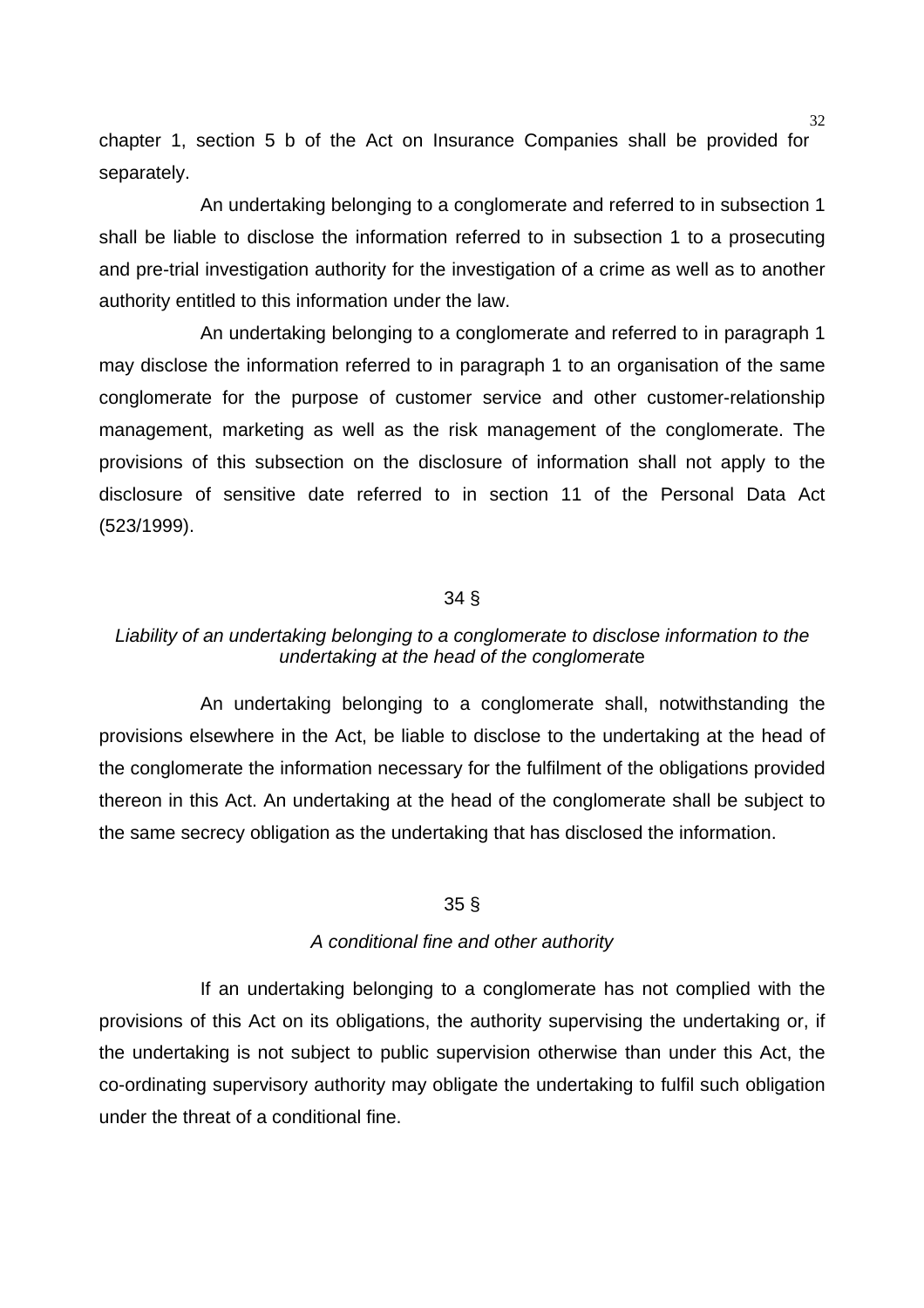The enforcement of a conditional fine shall be governed by separate provisions on the enforcement of a conditional fine imposed by the supervisory authority referred to in subsection 1.

In addition to the provisions of this Act, the supervisory authority of the Financial Supervision Authority as the co-ordinating supervisory authority in relation to the holding company of a conglomerate shall be governed by the provisions of the Act on the Financial Supervision Authority (87/2003) and the supervisory authority of the Insurance Supervisory Authority as the co-ordinating supervisory authority in relation to the holding company of a conglomerate shall be governed by the provisions of the Act on Insurance Companies.

#### 36 §

#### *Penalty provisions*

Anyone who wilfully acquires shares or participations in violation of section 12 or 13 shall, unless the act is minor or subject to a more severe penalty elsewhere in the law, be sentenced for *breach of the provisions on the supervision of financial and insurance conglomerates* to a fine.

## 37 §

#### *Liability for damages*

A member of the board of directors or the supervisory board or the Managing Director of the holding company of a conglomerate shall be liable to compensate any damage he has caused either wilfully or through negligence in his duties by acting in violation of this Act and the Decrees or regulations issued thereunder.

## 38 §

#### *Entry into force*

This Act enters into force on 5 August 2004. This Act shall repeal the Act on the Supervision of Financial and Insurance Conglomerates issued on 25 January 2002